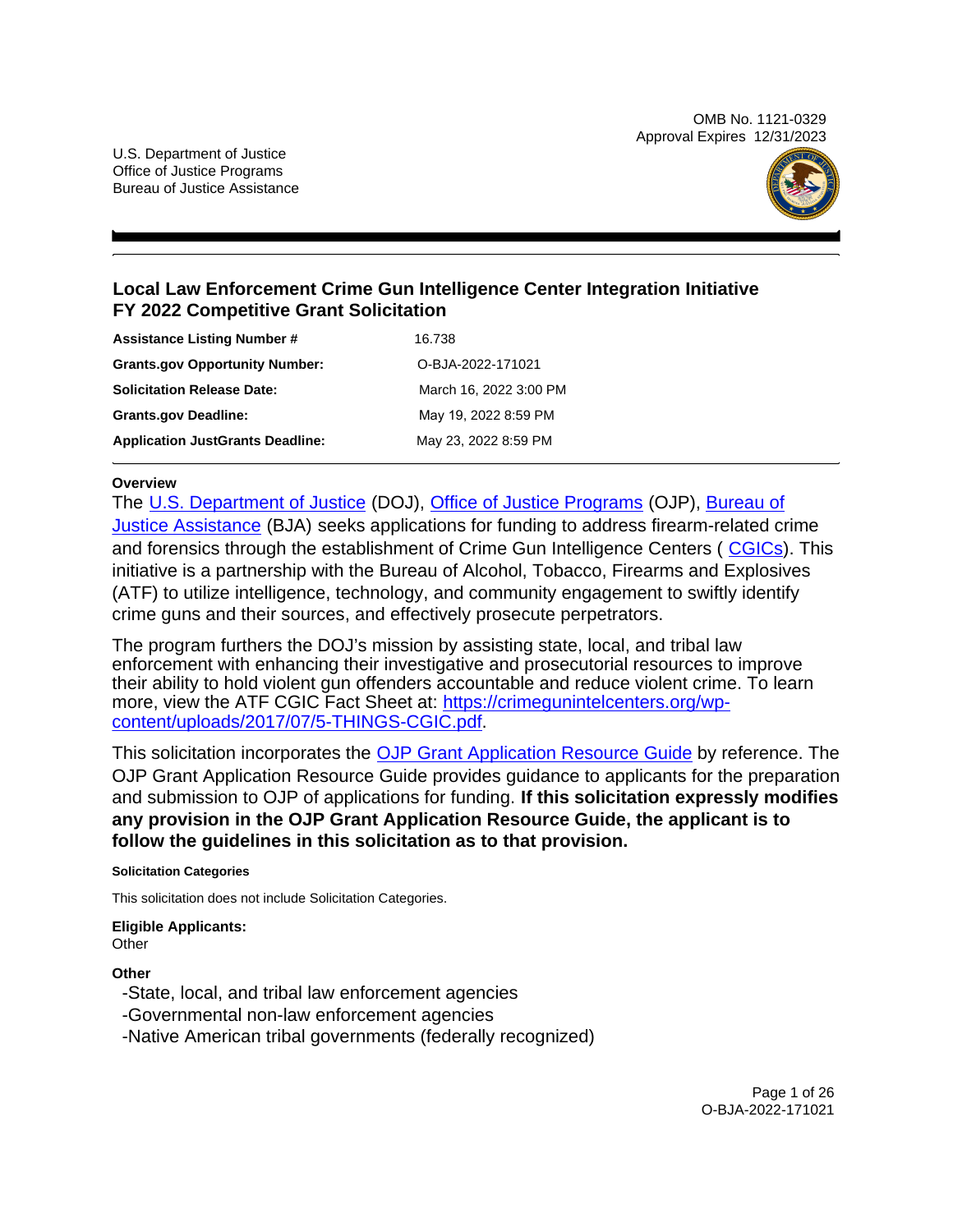<span id="page-1-0"></span>To advance Executive Order 13929 Safe Policing for Safe Communities, the Attorney General determined that all state, local, and university or college law enforcement agencies must be certified by an approved independent credentialing body or have started the certification process, to be eligible for FY 2022 DOJ discretionary grant funding. To become certified, the law enforcement agency must meet two mandatory conditions: (1) the agency's use-of-force policies adhere to all applicable federal, state, and local laws and (2) the agency's use-of-force policies prohibit chokeholds except in situations where use of deadly force is allowed by law. The certification requirement also applies to law enforcement agencies receiving DOJ discretionary grant funding through a subaward. For detailed information on this certification requirement, please visit [https://cops.usdoj.gov/SafePolicingEO](https://cops.usdoj.gov/SafePolicingEO%20) to access the Standards for Certification on Safe Policing for Safe Communities, the Implementation Fact Sheet, and the List of Designated Independent Credentialing Bodies.

All recipients and subrecipients (including any for-profit organization) must forgo any profit or management fee.

BJA may elect to fund applications submitted under this FY 2022 solicitation in future fiscal years, dependent on, among other considerations, the merit of the applications and on the availability of appropriations.

### **Contact Information**

For technical assistance with submitting the Application for Federal Assistance standard form (SF)**-**424 and a Disclosure of Lobbying Activities form (SF-LLL) in [Grants.gov,](https://Grants.gov) contact the [Grants.gov](https://Grants.gov) Customer Support Hotline at 800-518-4726, 606-545-5035, [Grants.gov customer support,](https://www.grants.gov/web/grants/support.html) or [support@grants.gov. T](mailto:support@grants.gov)he [Grants.gov](https://Grants.gov) Support Hotline operates 24 hours a day, 7 days a week, except on federal holidays.

For technical assistance with submitting the **full application** in DOJ's Justice Grants System (JustGrants), contact the JustGrants Service Desk at 833-872-5175 or [JustGrants.Support@usdoj.gov .](mailto:JustGrants.Support@usdoj.gov%20) The JustGrants Service Desk operates 5 a.m. to 9 p.m. eastern time Monday - Friday and 9 a.m. to 5 p.m. Saturday, Sunday, and federal holidays.

For assistance with any other requirements of this solicitation, contact the OJP Response Center, by telephone at 800–851–3420 or TTY: 301–240–6310 (hearing impaired only) or by email at [grants@ncjrs.gov.](mailto:grants@ncjrs.gov) The OJP Response Center hours of operation are 10:00 a.m. to 6:00 p.m., eastern time Monday–Friday, and 10:00 a.m. to 8:00 p.m. on the solicitation closing date.

#### **Submission Information**

Applications will be submitted to DOJ in two steps.

**Step 1:** The applicant must submit by the [Grants.gov](https://Grants.gov) deadline the required Application for Federal Assistance standard form (SF)-424 and a **Disclosure** of Lobbying Activities (SF-LLL) form when they register in [Grants.gov](https://Grants.gov) at [https://www.grants.gov/web/grants/register.html.](https://www.grants.gov/web/grants/register.html)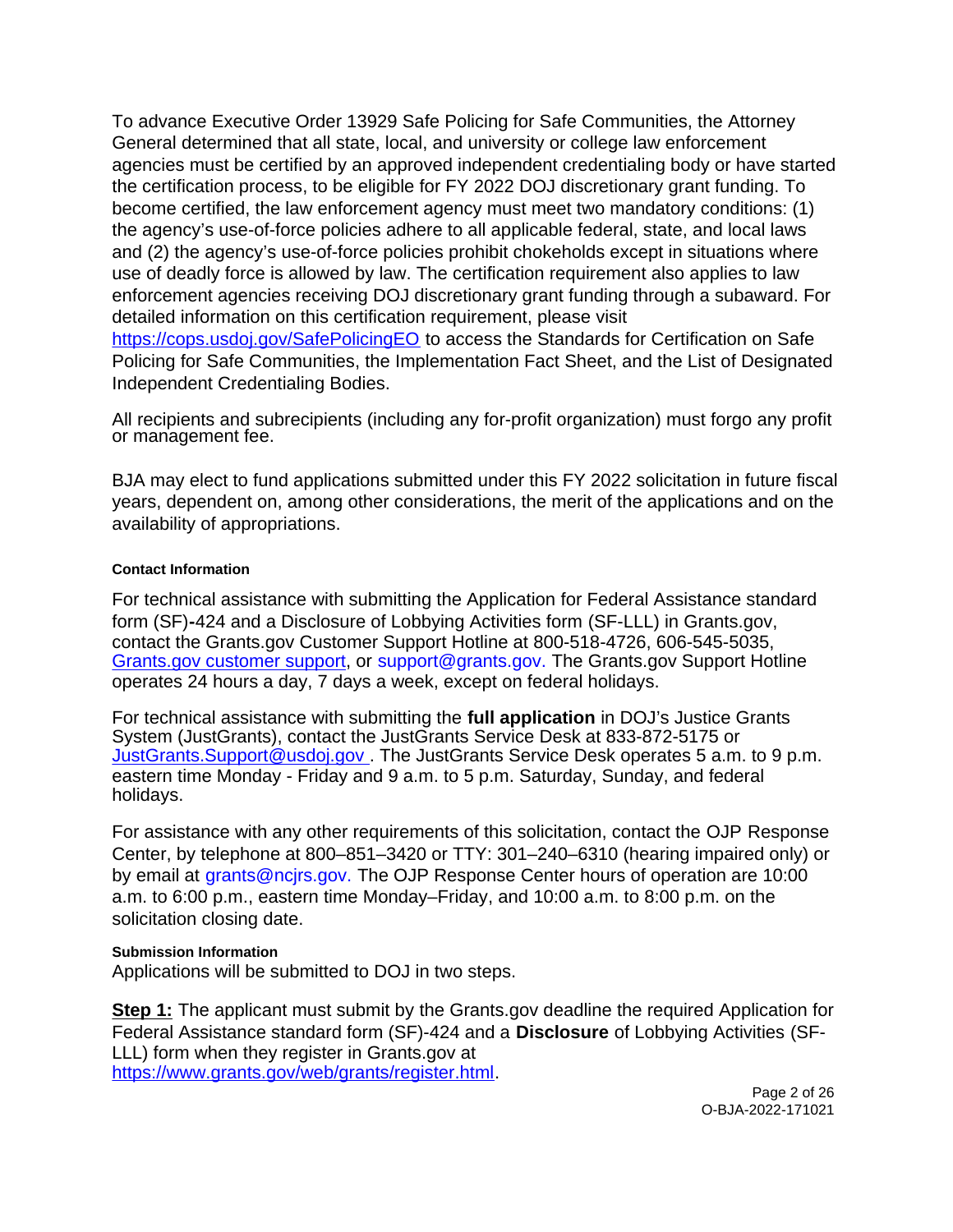Beginning April 4, 2022, the Federal government will cease using the Data Universal Numbering System (DUNS) number to uniquely identify entities. At that point, entities doing business with the Federal government will use a Unique Entity Identifier (UEI) created in SAM.gov. If your entity is currently registered in SAM.gov, your UEI has already been assigned and is viewable in SAM.gov. This includes inactive registrations. If you are a new entity registering in SAM.gov, you will continue to register in SAM.gov using the DUNS number assigned by Dun and Bradstreet (D&B) until April 4, 2022. Upon completing your registration in SAM.gov, you will be assigned a UEI. For additional information, see the [Unique Entity Identifier Update](https://www.gsa.gov/about-us/organization/federal-acquisition-service/office-of-systems-management/integrated-award-environment-iae/iae-systems-information-kit/unique-entity-identifier-update) and the [OJP Grant Application Resource Guide.](https://www.ojp.gov/funding/apply/ojp-grant-application-resource-guide#unique-entity)

**IMPORTANT:** [Grants.gov](https://Grants.gov) will transition to UEI at 11:59 p.m. eastern time (ET) on March 31, 2022.

To support this transition, DOJ will update all posted [Grants.gov](https://Grants.gov) funding opportunity packages to reflect the use of UEI.

All entities applying for DOJ funding opportunities that have a [Grants.gov](https://Grants.gov) close date after March 31, 2022, must take one of the following actions:

1) Complete and submit the SF-424 and SF-LLL **no later than March 30, 2022, at 8:00 p.m. ET**.

- If the SF-424 is not completed and submitted by this time, any information contained in the SF-424 will be lost during the transition.
- If this occurs, applicants will need to re-enter their data in the new SF-424 form upon returning to [Grants.gov](https://Grants.gov) on April 1, 2022.

2) Wait until April 1, 2022, to begin and submit the [Grants.gov](https://Grants.gov) application.

**Step 2:** The applicant must then submit the **full application** including attachments in JustGrants at [JustGrants.usdoj.gov.](https://justicegrants.usdoj.gov/) To be considered timely, the full application must be submitted in JustGrants by the JustGrants application deadline. OJP encourages applicants to review, the "How to Apply" section in the [OJP Grant Application Resource](https://www.ojp.gov/funding/apply/ojp-grant-application-resource-guide#apply)  [Guide](https://www.ojp.gov/funding/apply/ojp-grant-application-resource-guide#apply) and the [JustGrants website](https://justicegrants.usdoj.gov/news) for more information, resources, and training.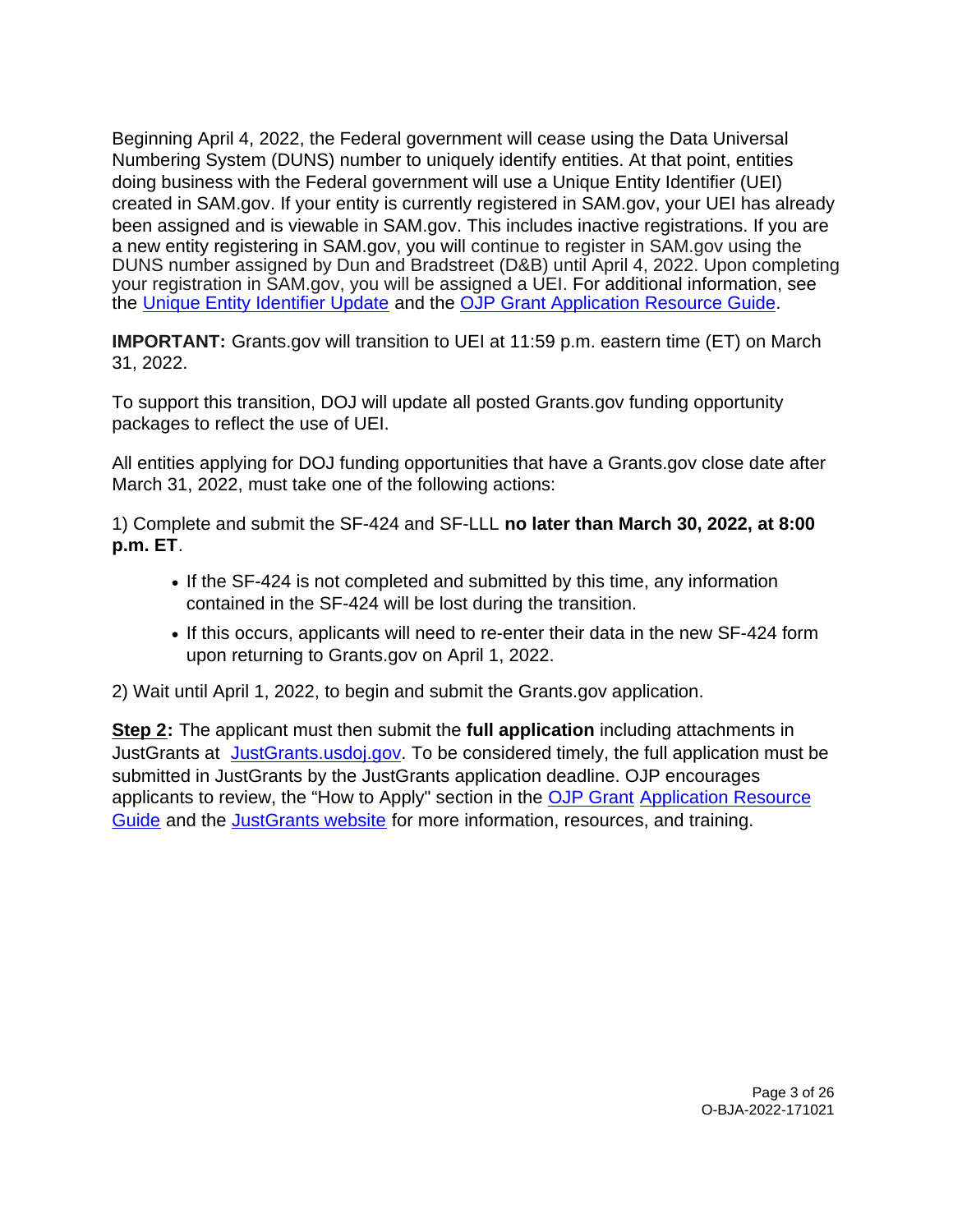# **Contents**

| Contact Information                                                                     | $\overline{2}$ |
|-----------------------------------------------------------------------------------------|----------------|
| <b>Program Description</b>                                                              | 6              |
| Overview                                                                                | 6              |
| <b>Statutory Authority</b>                                                              | 6              |
| Specific Information                                                                    | 6              |
| Goals, Objectives, Deliverables, and Timeline                                           | $\overline{7}$ |
| Evidence-Based Programs or Practices                                                    | 8              |
| Information Regarding Potential Evaluation of Programs and Activities                   | 9              |
| <b>Priority Areas</b>                                                                   | 9              |
| <b>Federal Award Information</b>                                                        | 9              |
| Awards, Amounts and Durations                                                           | 9              |
| <b>Continuation Funding Intent</b>                                                      | 9              |
| Availability of Funds                                                                   | 9              |
| <b>Types of Awards</b>                                                                  | 10             |
| Financial Management and System of Internal Controls                                    | 10             |
| <b>Budget Information</b>                                                               | 10             |
| Cost Sharing or Matching Requirement                                                    | 10             |
| Pre-agreement Costs (also known as Pre-award Costs)                                     | 10             |
| Limitation on Use of Award Funds for Employee Compensation: Waiver                      | 11             |
| Prior Approval, Planning, and Reporting of Conference/Meeting/Training Costs            | 11             |
| Costs Associated with Language Assistance (if applicable)                               | 11             |
| <b>Eligibility Information</b>                                                          | 11             |
| Application and Submission Information                                                  | 11             |
| Information to Complete the Application for Federal Assistance (SF-424)                 | 11             |
| Standard Applicant Information (JustGrants 424 and General Agency Information)          | 12             |
| Proposal Abstract                                                                       | 12             |
| <b>Proposal Narrative</b>                                                               | 12             |
| Goals, Objectives, Deliverables, and Timeline                                           | 16             |
| <b>Budget and Associated Documentation</b>                                              | 16             |
| Budget Worksheet and Budget Narrative (Web-based Form)                                  | 16             |
| Indirect Cost Rate Agreement (if applicable)                                            | 16             |
| Financial Management Questionnaire (including applicant disclosure of high-risk status) | 17             |
| Disclosure of Process Related to Executive Compensation                                 | 17             |
| <b>Additional Application Components</b>                                                | 17             |
| <b>Tribal Authorizing Resolution</b>                                                    | 17             |
| Letters of Support                                                                      | 17             |
| Research and Evaluation Independence and Integrity Statement                            | 17             |
| Disclosures and Assurances                                                              | 18             |
| Disclosure of Lobbying Activities                                                       | 18             |
| <b>DOJ Certified Standard Assurances</b>                                                | 18             |
| Applicant Disclosure of Duplication in Cost Items                                       | 18             |
| DOJ Certifications Regarding Lobbying; Debarment, Suspension and Other Responsibility   |                |
| Matters; and Drug-Free Workplace Requirements                                           | 18             |
| Applicant Disclosure and Justification - DOJ High Risk Grantees (if applicable)         | 18             |
| How to Apply                                                                            | 18             |
| Submission Dates and Time                                                               | 18             |
| Application Review Information                                                          | 20             |
|                                                                                         |                |

Page 4 of 26 O-BJA-2022-171021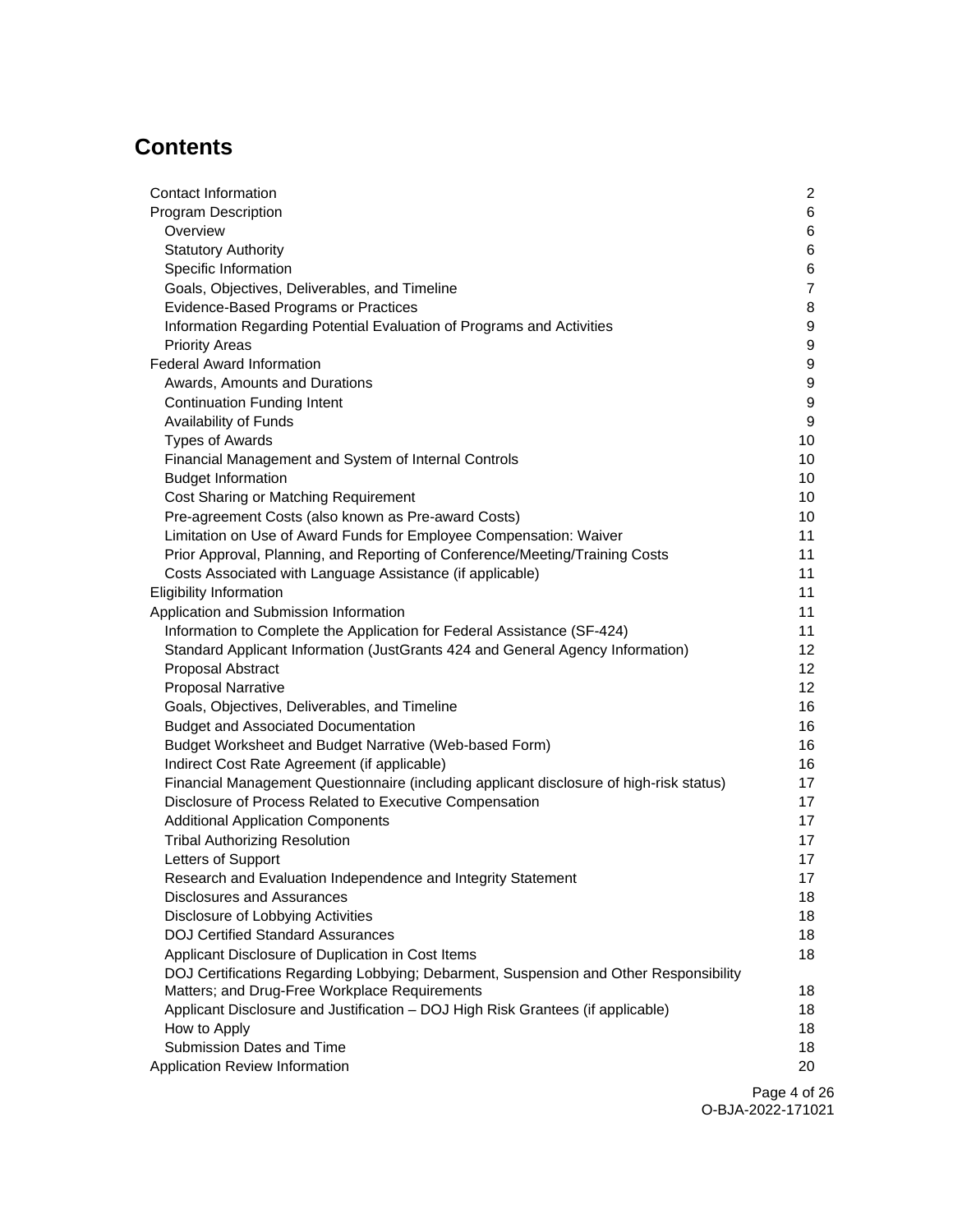| <b>Review Criteria</b>                                                  | 20 |
|-------------------------------------------------------------------------|----|
| <b>Review Process</b>                                                   | 20 |
| <b>Federal Award Administration Information</b>                         | 21 |
| <b>Federal Award Notices</b>                                            | 21 |
| Administrative, National Policy, and Other Legal Requirements           | 21 |
| Information Technology (IT) Security Clauses                            | 21 |
| General Information about Post-Federal Award Reporting Requirements     | 22 |
| Federal Awarding Agency Contact(s)                                      | 22 |
| Other Information                                                       | 22 |
| Freedom of Information and Privacy Act (5 U.S.C. 552 and 5 U.S.C. 552a) | 22 |
| Provide Feedback to OJP                                                 | 22 |
| <b>Performance Measures</b>                                             | 22 |
| <b>Application Checklist</b>                                            | 23 |
|                                                                         |    |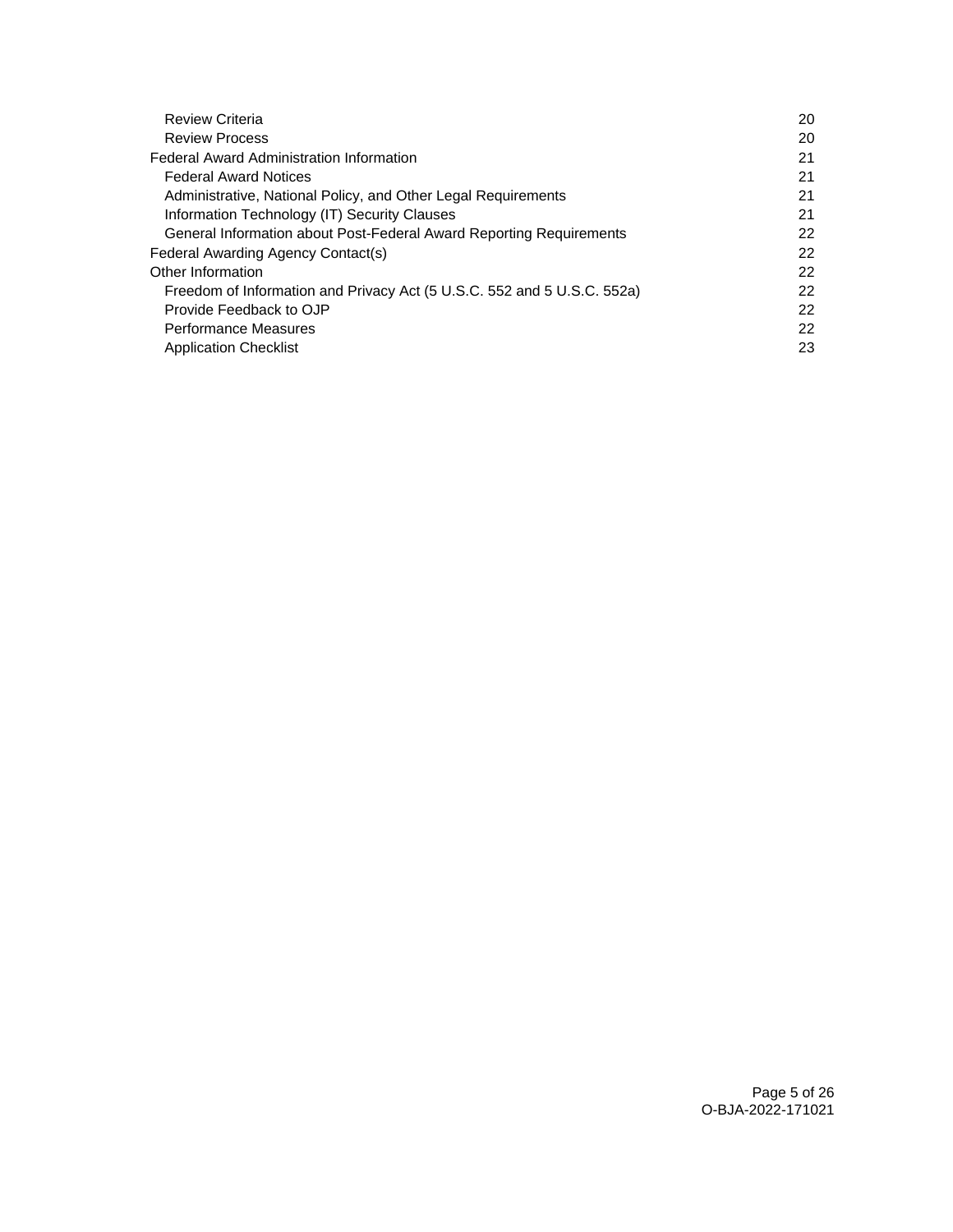#### <span id="page-5-0"></span>**Program Description**

#### **Overview**

OJP is committed to advancing work that promotes civil rights and racial equity, increases access to justice, supports crime victims and individuals impacted by the justice system, strengthens community safety and protects the public from crime and evolving threats, and builds trust between law enforcement and the community.

The Local Law Enforcement Crime Gun Intelligence Center Integration Initiative, administered by BJA in partnership with ATF, is a competitive grant program that provides funding to state, local, and tribal government entities that are experiencing precipitous increases in violent gun-related crime.

The purpose of this initiative is to support local and tribal jurisdictions' capacity to work with their ATF partners to utilize intelligence, technology, and community engagement to swiftly identify unlawfully used firearms and their sources, and effectively prosecute perpetrators engaged in violent crime.

#### **Statutory Authority**

Funding for this program is anticipated under the Edward Byrne Memorial Justice Assistance Grant (JAG) Program. The JAG Program authorization provides that up to 5 percent of the funds available to carry out subpart 1 of Title I, Part E of the Omnibus Crime Control and Safe Streets Act of 1968 ("Omnibus") may be granted, among other reasons, for one or more of the purposes specified in 34 U.S.C. § 10152 upon a determination that it is necessary "to combat, address, or otherwise respond to precipitous or extraordinary increases in crime, or in a type or types of crime." 34 U.S.C. § 10157(b)(1). Any awards under this solicitation would be made under statutory authority provided by the Consolidated Appropriations Act, 2021, Pub. L. No. 116-260, 134 Stat. 1182, 1260.

#### **Specific Information**

The applicant must clearly identify how the funding will directly address a precipitous or extraordinary increase in violent firearm-related crime in its jurisdiction. This could be for the applicant's entire jurisdiction or for a specific area in the jurisdiction. The applicant must identify the following:

- Categories or types of firearm-related violent crime that have precipitously increased within the jurisdiction
- Period of time during which the categories/types of crime increased
- Number of criminal nonfatal shootings and homicides committed with the use of a firearm
- Volume of firearm violence in the target locality or region

The applicant must clearly state whether funding will be used to develop a new CGIC or to expand an existing CGIC.

Award recipients will work with ATF to collaborate on the immediate collection, management, and analysis of crime gun evidence such as shell casings and test fires of unlawfully used firearms recovered in real time to identify criminal shooters, disrupt criminal activity, and prevent future violence. If selected, the applicant will be required to Page 6 of 26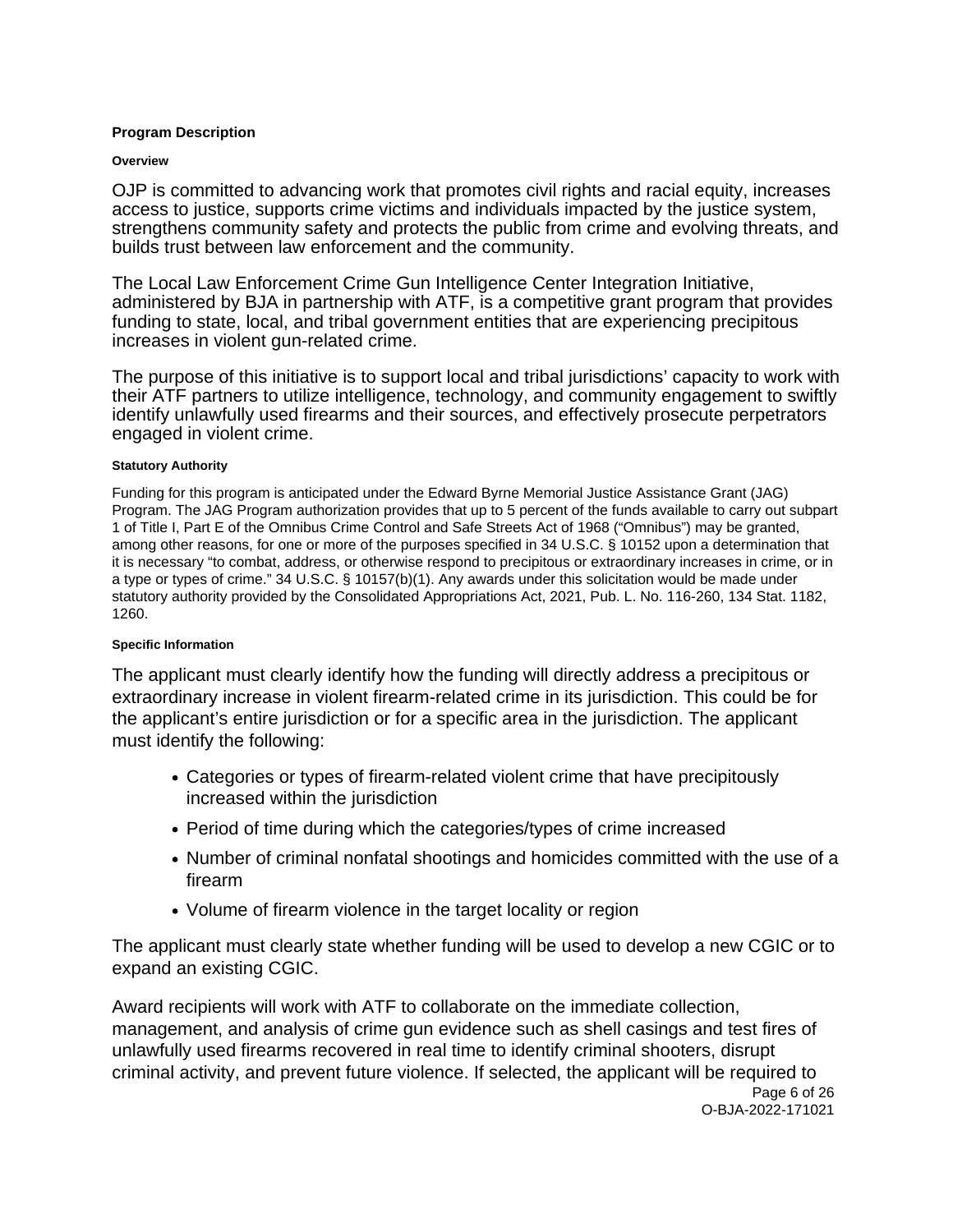<span id="page-6-0"></span>develop a memorandum of understanding (MOU) with ATF outlining the development of a new CGIC or expansion of existing work. The applicant must include a letter of support from the local ATF field office with its application. The list of ATF Field Divisions can be found at [https://www.atf.gov/contact/atf-field-divisions.](https://www.atf.gov/contact/atf-field-divisions)

This collaboration will use both ATF's eTrace (Electronic Tracing System), run by the National Tracing Center, and ATF's National Integrated Ballistics Information Network (NIBIN), and, if available, the NIBIN National Correlation and Training Center (NNCTC). NIBIN is the only national network that allows for the capture and comparison of ballistic evidence to aid in solving and preventing violent crimes involving firearms. NIBIN technology compares images of submitted ballistic evidence from shooting scenes and recovered firearms and produces a list of possible similar results. Trained NIBIN technicians then conduct a correlation review of these results, identifying NIBIN leads or potential links or associations from the same firearm. eTrace is an internet-based system that allows participating law enforcement agencies to submit firearm traces to the ATF for identification. To learn about eTrace, contact ATF's National Tracing Center at 1–800–788–7133, extension 01540, or visit the eTrace homepage at [https://etrace.atf.gov/etrace/.](https://etrace.atf.gov/etrace/)

A key component of a CGIC is collaborative meetings with local, state, and federal partners to review intelligence and information on recent shootings and NIBIN leads. One of these routine meetings should be dedicated to GunStat, which measures core strategies and benchmarks that lead to an overall reduction in violent gun-related crime. The GunStat meeting should include parole and probation and the juvenile supervision agency as additional partners, and its focus should be to prioritize warrant service, improve compliance of those gun offenders under supervision, and enforce all relevant gun laws.The partners should also follow up on those gun offenders who have been previously identified and discuss any new offenders identified through the most recent NIBIN leads. Note that awardees will receive training and technical assistance provided by BJA at no cost to the grantee on the GunStat process and should indicate a willingness to implement it.

In August 2018, ATF's National Crime Gun Intelligence Board released a crime gun best practices guide that can be found at [https://crimegunintelcenters.org/wp](https://crimegunintelcenters.org/wp-content/uploads/2018/09/CGI-Manual-Best-Practices-ATF-27-AUG-18.pdf)[content/uploads/2018/09/CGI-Manual-Best-Practices-ATF-27-AUG-18.pdf.](https://crimegunintelcenters.org/wp-content/uploads/2018/09/CGI-Manual-Best-Practices-ATF-27-AUG-18.pdf) Also, to learn more about the initiative generally, visit Crime Gun Intelligence Center (CGIC) Initiative | [Overview | Bureau of Justice Assistance \(ojp.gov\).](https://bja.ojp.gov/program/cgic-initiative/overview)

#### **Goals, Objectives, Deliverables, and Timeline**

### Goals

The primary goal of a CGIC is to develop leads that will identify armed violent offenders for investigation and prosecution.

### **Objectives**

The objective is to adhere to the BJA–ATF CGIC model as outlined in the deliverables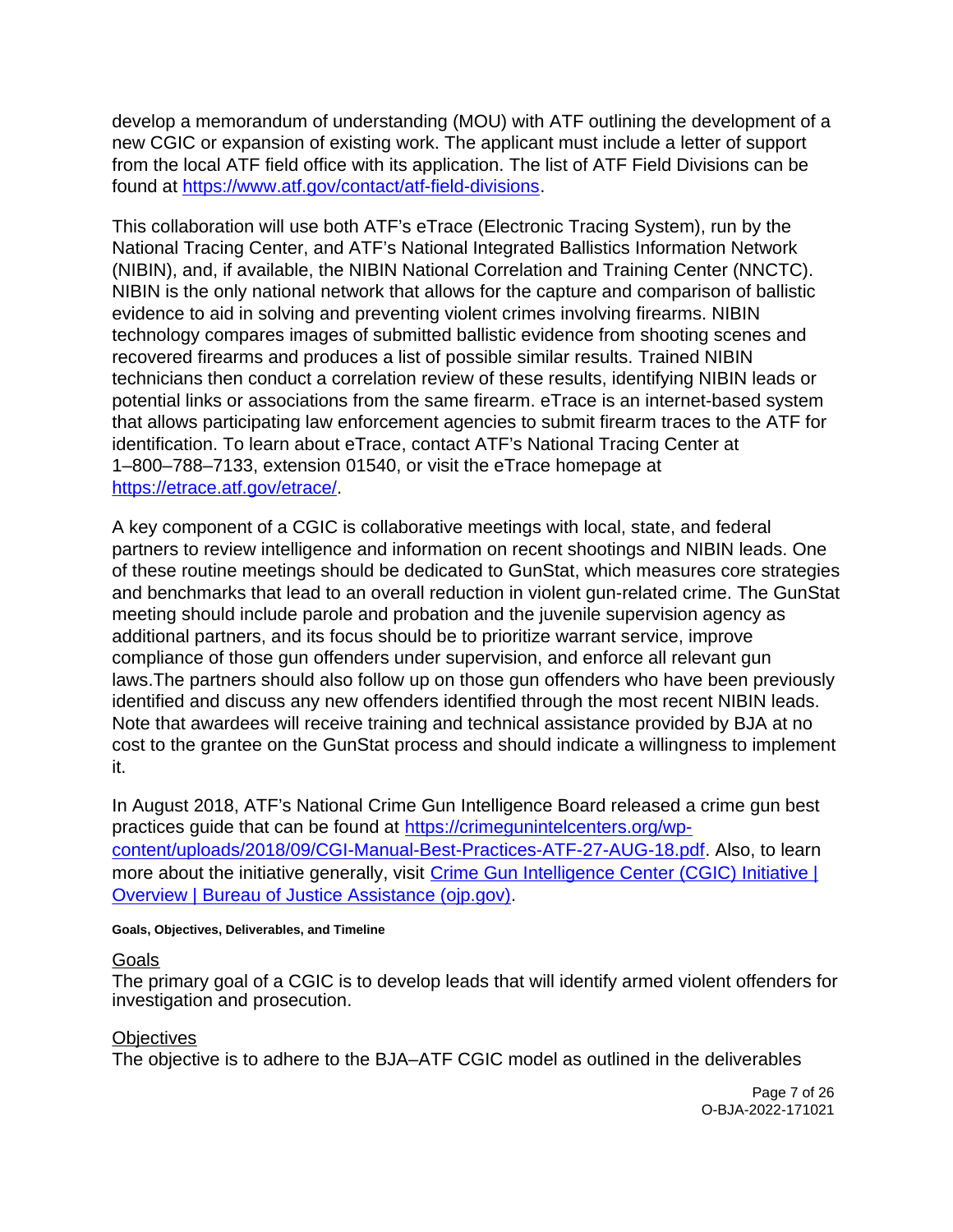<span id="page-7-0"></span>section below, which includes intensive, timely, ongoing collaboration with ATF, local and tribal police, local crime laboratories, probation and parole, prosecuting attorneys, U.S. Attorneys' Offices (USAOs), crime analysts, community groups, and academic organizations.

### **Deliverables**

Awardees are required to provide the following deliverables at the conclusion of their grants, in accordance with the BJA–ATF CGIC model:

- 1. A **collaborative working group,** the CGIC integration team, including representatives from ATF, local/tribal police, probation and parole, prosecuting attorneys, USAO, local crime laboratory, crime analysts, community groups, and academic organizations. This working group will be formed using an MOU detailing partner roles and responsibilities.
- 2. A **Crime Gun Intelligence Center business process** utilizing NIBIN and crime gun tracing through eTrace, including purchasing appropriate technology, if necessary. This process includes developing policy that governs a crime scene response and delivery of forensic evidence to the crime laboratory in a timely fashion, as well as prioritizes NIBN cases for prosecution. This process should also incorporate the use of GunStat to support reductions in violent crime and recidivism by identifying repeat gun offenders and gun-related cases. With GunStat, law enforcement, prosecution, and community supervision agencies prioritize these cases through shared data and intelligence as a way to disrupt the shooting cycle and keep violent offenders off the street.
- 3. **Effective investigations and prosecutions of violent crime** involving feloniously used firearms.
- 4. **Ability to train** new staff and criminal justice partners to develop the skills necessary to effectively investigate and prosecute gun crime.
- 5. **Violent crime prevention strategies** in collaboration with community and nongovernmental organizations.
- 6. Improved **response to gun shots fired.**
- 7. **Collection of performance data** that reinforce the CGIC goal.
- 8. A **final analysis report** describing the CGIC's implementation and outcomes.

The Goals, Objectives, and Deliverables are directly related to the performance measures that show the completed work's results, as discussed in the Application and Submission Information section.

#### **Evidence-Based Programs or Practices**

OJP strongly encourages the use of data and evidence in policymaking and program development for criminal justice, juvenile justice, and crime victim services. For additional information and resources on evidence-based programs or practices, see the [OJP Grant](https://www.ojp.gov/funding/apply/ojp-grant-application-resource-guide#evidence-based)  [Application Resource Guide.](https://www.ojp.gov/funding/apply/ojp-grant-application-resource-guide#evidence-based)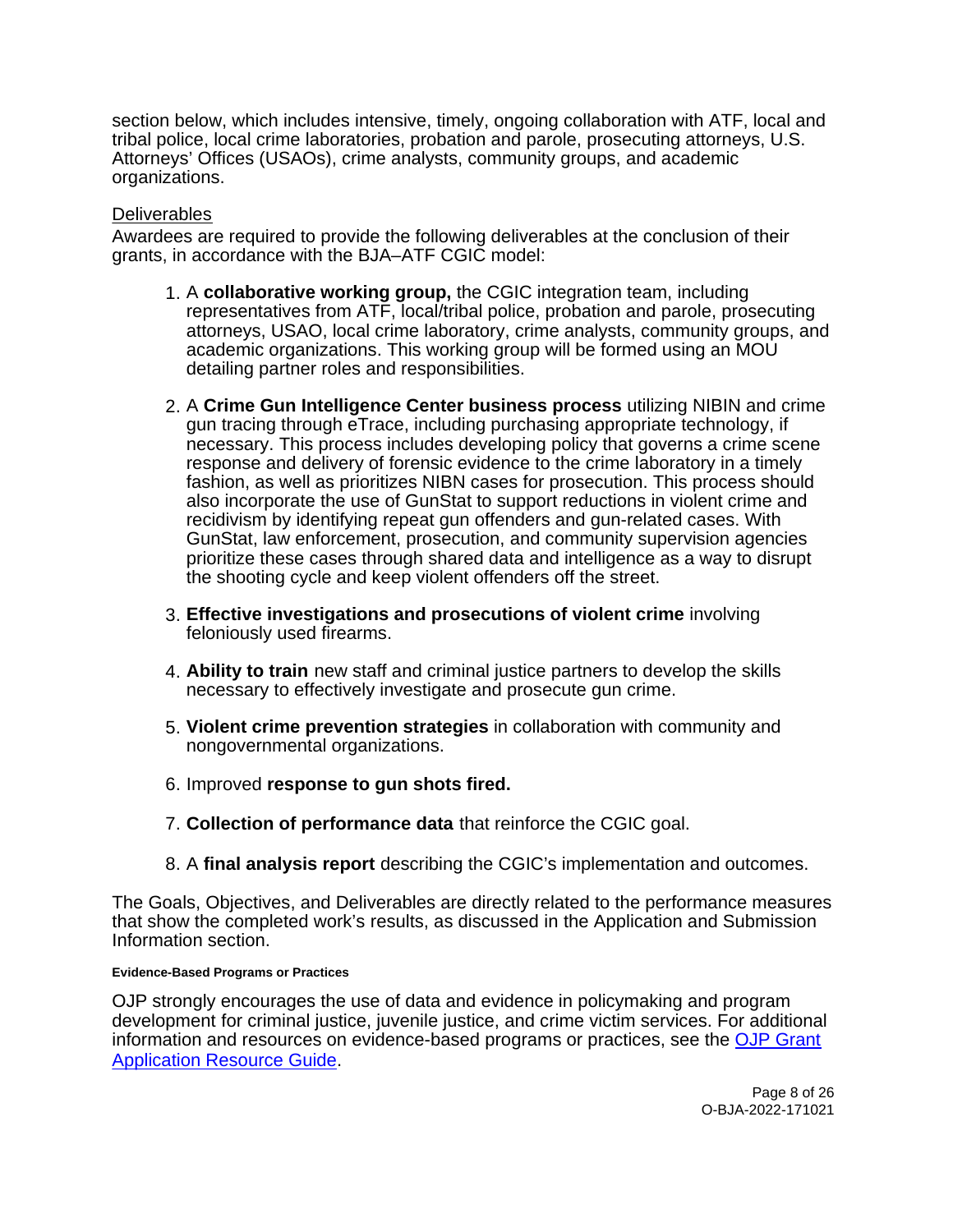#### <span id="page-8-0"></span>**Information Regarding Potential Evaluation of Programs and Activities**

OJP may conduct or support an evaluation of the programs and activities funded under this solicitation. For additional information, see the [OJP Grant Application Resource Guide](https://www.ojp.gov/funding/apply/ojp-grant-application-resource-guide#potential-evaluation)  section entitled "Information Regarding Potential Evaluation of Programs and Activities."

#### **Priority Areas**

The Department of Justice is committed to advancing work that promotes civil rights and racial equity, increases access to justice, supports crime victims and individuals impacted by the justice system, strengthens community safety and protects the public from crime and evolving threats, and builds trust between law enforcement and the community.

Priority consideration will be given to jurisdictions with:

- High volume of nonfatal shootings
- High volume of firearm-related homicides
- Demonstrated strong partnerships, including with tribes and sheriffs' offices

To receive priority consideration, applicants must provide data demonstrating the high volume of nonfatal shootings and/or firearm-related homicides. To receive priority consideration for demonstrating strong partnerships, including with tribes and sheriffs' offices, applicants must include a detailed description in the proposal narrative.

BJA may also give priority selection consideration to those jurisdictions that have never received CGIC funding in previous years.

#### **Federal Award Information**

#### **Solicitation Categories**

This solicitation does not include Solicitation Categories.

**Awards, Amounts and Durations** 

7 \$[700,000.00](https://700,000.00) 

**Anticipated Number of Awards Anticipated Maximum Dollar Amount of Awards** 

10/1/22 12:00 AM 36

**Period of Performance Start Date**  Period of Performance Duration (Months)

**Anticipated Total Amount to be Awarded Under Solicitation**  [\\$4,900,000.00](https://4,900,000.00) 

#### **Continuation Funding Intent**

BJA may, in certain cases, provide additional funding in future years to awards made under this solicitation, through continuation awards. OJP will consider, among other factors, OJP's strategic priorities, a recipient's overall management of the award, and progress of award funded work, when making continuation award decisions.

**Availability of Funds**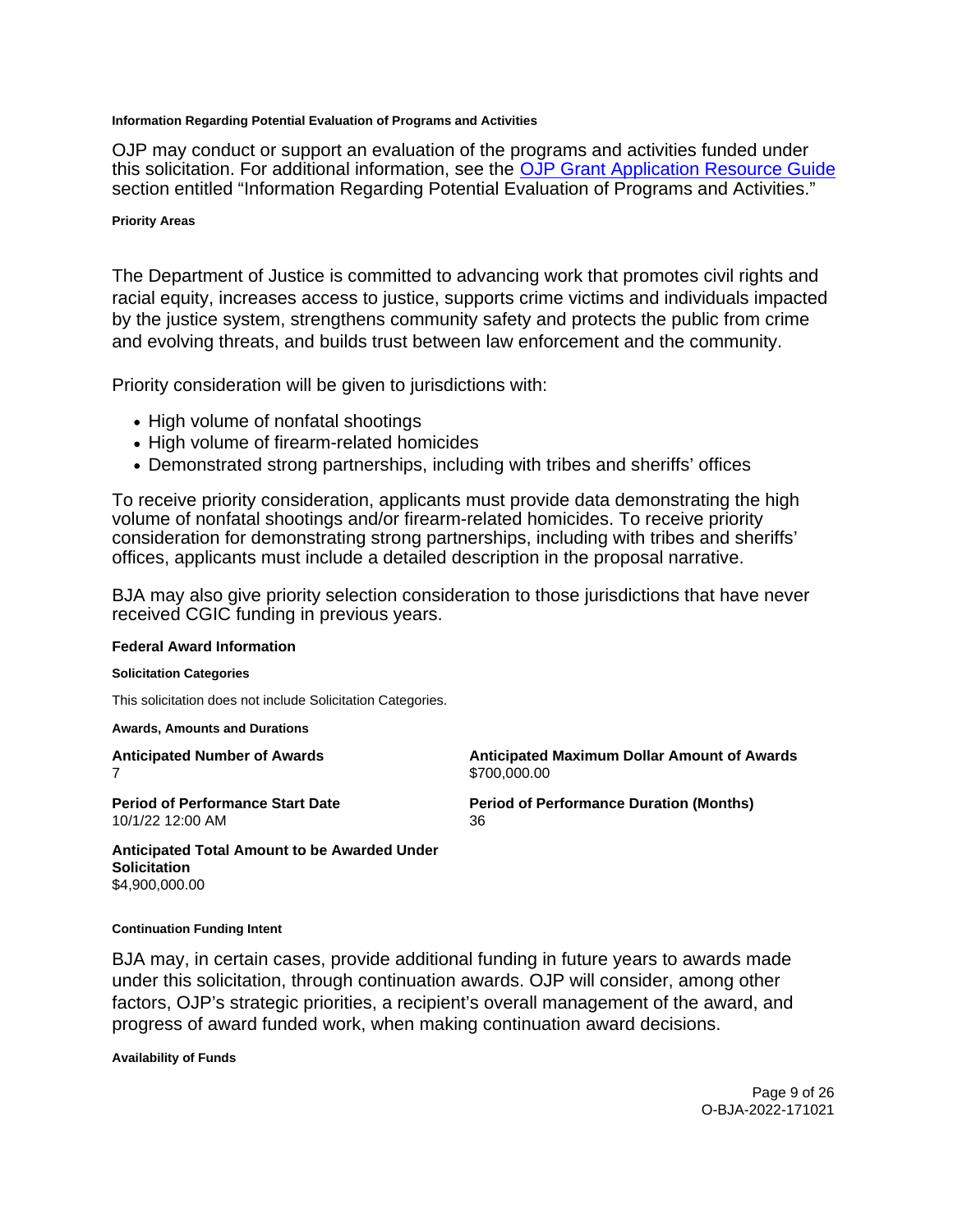<span id="page-9-0"></span>This solicitation, and awards (if any are made) under this solicitation, are subject to the availability of appropriated funds and to any modifications or additional requirements that may be imposed by the agency or by law. In addition, nothing in this solicitation is intended to, and does not, create any right or benefit, substantive or procedural, enforceable at law or in equity by any party against the United States, its departments, agencies, or entities, its officers, employees, or agents, or any other person

#### **Types of Awards**

BJA expects to make awards under this solicitation as grants. See the "Administrative, National Policy, and Other Legal Requirements" section of the [OJP Grant Application](https://ojp.gov/funding/Apply/Resources/Grant-App-Resource-Guide.htm)  [Resource Guide](https://ojp.gov/funding/Apply/Resources/Grant-App-Resource-Guide.htm) for a brief discussion of important statutes, regulations, and award conditions that apply to many (or in some cases, all) OJP grants (and cooperative agreements).

#### **Financial Management and System of Internal Controls**

Award recipients and subrecipients (including recipients or subrecipients that are passthrough entities) must, as described in the Part 200 Uniform Requirements as set out at 2 C.F.R. 200.303, comply with standards for financial and program management. See [OJP](https://www.ojp.gov/funding/apply/ojp-grant-application-resource-guide#fm-internal-controls)  [Grant Application Resource Guide f](https://www.ojp.gov/funding/apply/ojp-grant-application-resource-guide#fm-internal-controls)or additional information.

### **Budget Information**

The applicant must clearly delineate the amount of funding requested for personnel and CGIC integration. The personnel cost could include, but is not limited to, analysts, investigators, detectives, lab staff, prosecutors, and project coordinators.

A limited amount of funds may be used for technology and equipment such as, but not limited to, test-fire equipment, NIBIN machines, analytic software, data collection software, and gunshot detection systems and for costs to implement the NIBIN Enforcement Support System (NESS).

At least 20 percent of grant funding should be allocated to support the work of local/tribal prosecutors to ensure they are able to track and prioritize CGIC cases. This funding could be used for technology or tools for data collection and analysis, because it is critical to track the final outcome of cases generated from both NIBIN and eTrace leads.

#### **Cost Sharing or Matching Requirement**

This solicitation does not require a match.

## **Unmanned Aircraft Systems**

The use of BJA grant funds for unmanned aircraft systems (UAS), including unmanned aircraft vehicles (UAV), and all accompanying accessories to support UAS or UAV, is unallowable.

**Pre-agreement Costs (also known as Pre-award Costs)**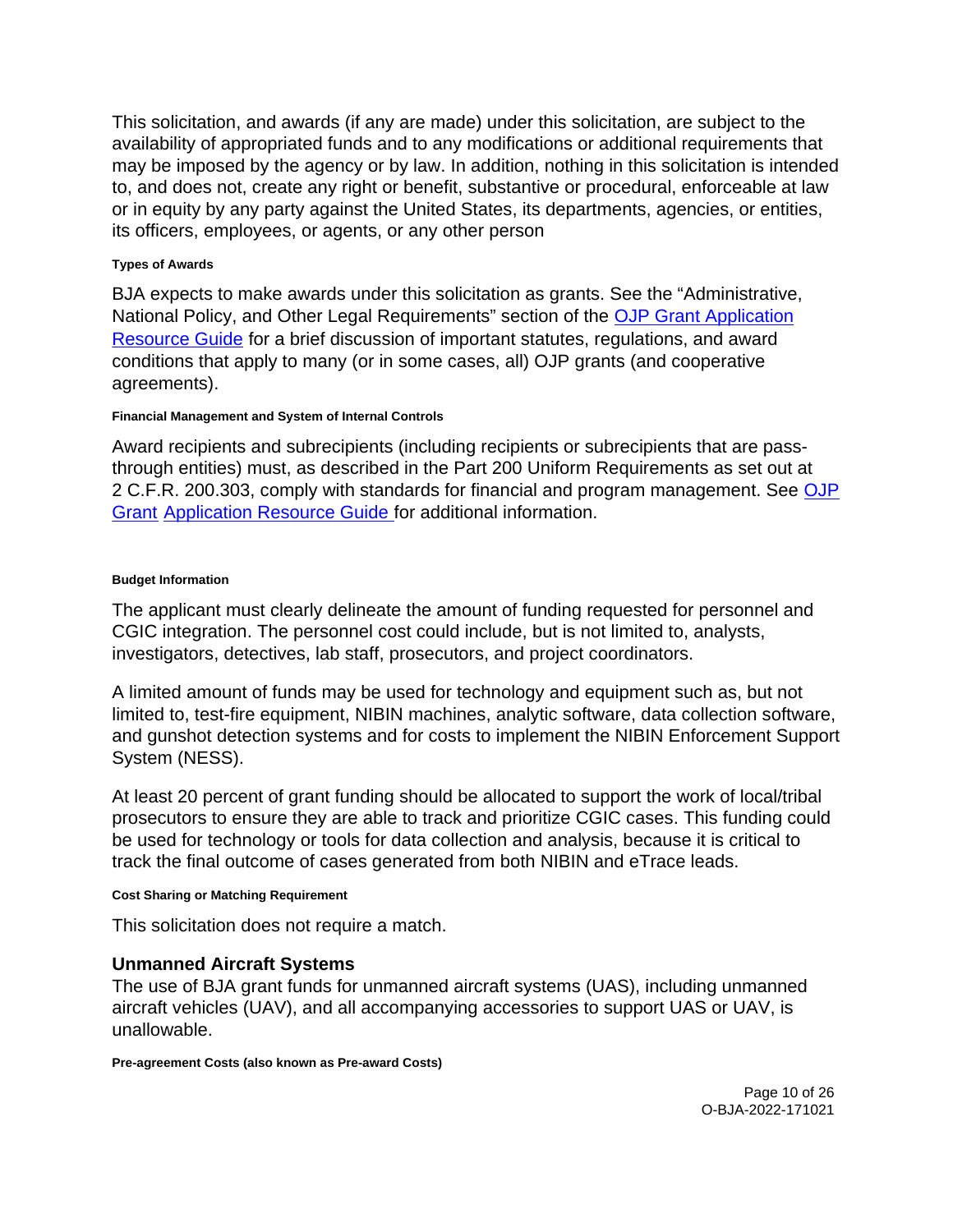<span id="page-10-0"></span>See the [OJP Grant Application Resource Guide](https://www.ojp.gov/funding/apply/ojp-grant-application-resource-guide#pre-agreement-costs) information on Pre-agreement Costs (also known as Pre-award Costs).

#### **Limitation on Use of Award Funds for Employee Compensation: Waiver**

See the [OJP Grant Application Resource Guide](https://www.ojp.gov/funding/apply/ojp-grant-application-resource-guide#limitation-use-award) information on Limitation on Use of Award Funds for Employee Compensation; Waiver.

#### **Prior Approval, Planning, and Reporting of Conference/Meeting/Training Costs**

See the [OJP Grant Application Resource Guide](https://www.ojp.gov/funding/apply/ojp-grant-application-resource-guide#prior-approval) for information on Prior Approval, Planning, and Reporting of Conference/Meeting/Training Costs.

#### **Costs Associated with Language Assistance (if applicable)**

See the [OJP Grant Application Resource Guide](https://www.ojp.gov/funding/apply/ojp-grant-application-resource-guide#costs-associated) for information on Costs Associated with Language Assistance.

#### **Eligibility Information**

For eligibility information, see the title page.

For information on cost sharing or match requirements, see the "Federal Award Information" section.

#### **Application and Submission Information**

The following application elements MUST be included in the application submission for an application to meet the basic minimum requirements (BMR) to advance to peer review and receive consideration for funding:

- Proposal Abstract
- Proposal Narrative
- Budget Detail Worksheet and Budget Narrative

See the "Application Elements and Formatting Instructions" section of the [OJP Grant](https://www.ojp.gov/funding/apply/ojp-grant-application-resource-guide#application-elements)  [Application Resource Guide](https://www.ojp.gov/funding/apply/ojp-grant-application-resource-guide#application-elements) for information on what happens to an application that does not contain all the specified elements or that is nonresponsive to the scope of the solicitation.

#### **Information to Complete the Application for Federal Assistance (SF-424)**

The SF-424 will be submitted in [Grants.gov](https://Grants.gov). The SF-424 is a required standard form used as a cover sheet for submission of pre-applications, applications, and related information. See the OJP Grant Application Resource Guide for additional information on completing the SF-424.

In Section F of the SF-424, please include the name and contact information of the individual who will complete the application in JustGrants. JustGrants will use this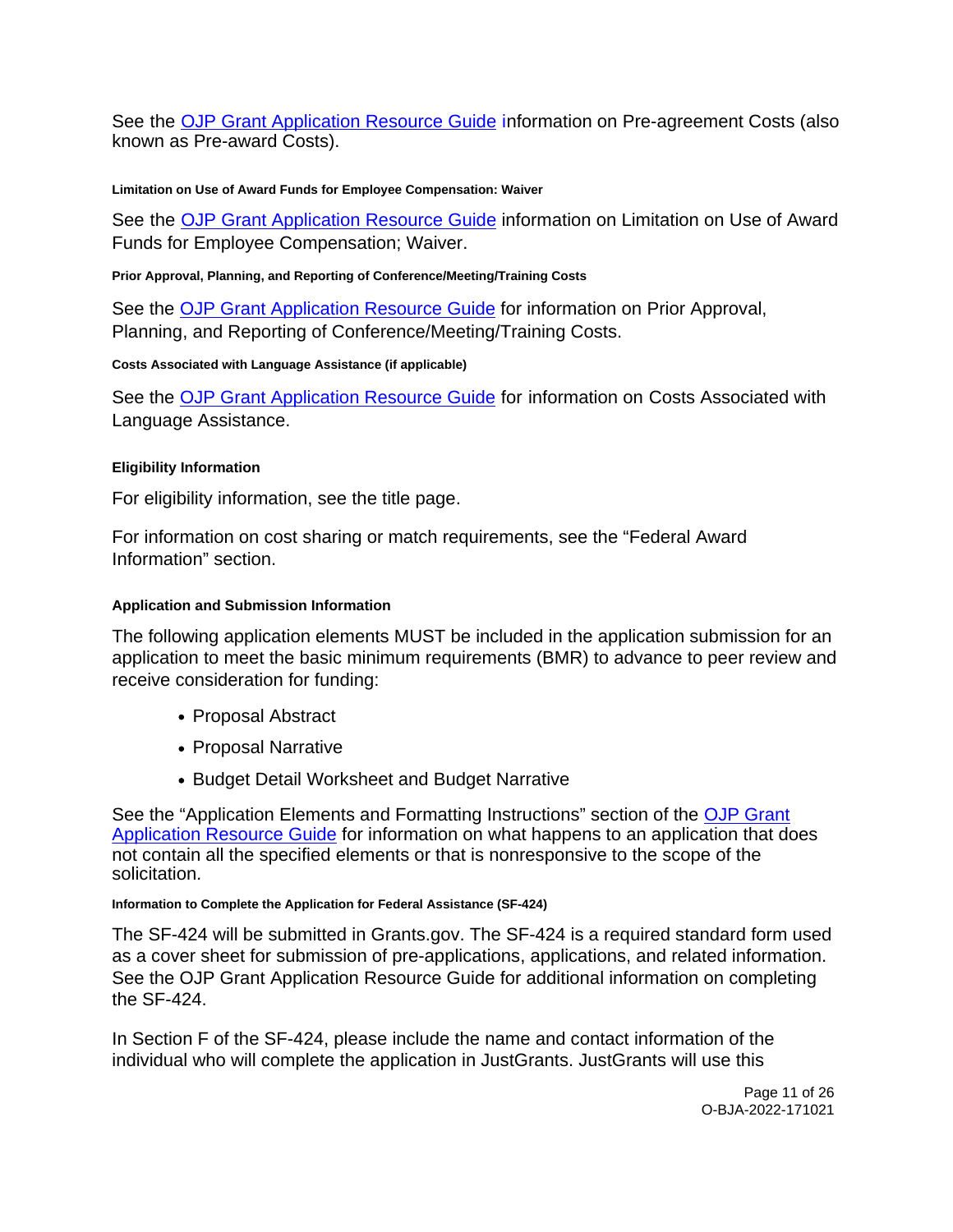<span id="page-11-0"></span>information (email address) to assign the application to this user in JustGrants.

Intergovernmental Review: This solicitation ("funding opportunity") is subject to Executive Order 12372. An applicant may find the names and addresses of State Single Points of Contact (SPOCs) at the following website: [https://www.whitehouse.gov/wp](https://www.whitehouse.gov/wp-content/uploads/2020/04/SPOC-4-13-20.pdf)[content/uploads/2020/04/SPOC-4-13-20.pdf.](https://www.whitehouse.gov/wp-content/uploads/2020/04/SPOC-4-13-20.pdf) If the applicant's State appears on the SPOC list, the applicant must contact its SPOC to find out about, and comply with, the State's process under E.O. 12372. In completing the SF-424, an applicant whose State appears on the SPOC list is to make the appropriate selection in response to question 19, once the applicant has complied with its State E.O. 12372 process. An applicant whose State does not appear on the SPOC list should answer question 19 by selecting the response that the: "Program is subject to E.O. 12372 but has not been selected by the State for review."

### **Standard Applicant Information (JustGrants 424 and General Agency Information)**

The Standard Applicant Information section of the JustGrants application is pre-populated with the SF-424 data submitted in [Grants.gov.](https://Grants.gov) Applicants will need to review the Standard Applicant Information in JustGrants and make edits as needed. Within this section, applicants will need to: add zip codes for areas affected by the project; confirm their Authorized Representative; and verify the organization's legal name and address.

#### **Proposal Abstract**

A proposal abstract (no more than 400 words) summarizing the proposed project, including the purpose of the project, primary activities, expected outcomes, the service area, and intended beneficiaries and subrecipients (if known), will be completed in the JustGrants web-based form. Proposal abstracts should be:

- Written for a general public audience.
- Submitted as a separate attachment with "Proposal Abstract" as part of its file name.
- Single-spaced, using a standard 12-point Times New Roman font with 1-inch margins.

This abstract should be written in the third person and will be made publicly available on the OJP website if the project is awarded.

### **Proposal Narrative**

The attached document should be double-spaced, using a standard 12-point Times New Roman font; have no less than 1-inch margins; and **should not exceed 12 pages**. Pages should be numbered and submitted as an attachment. If the proposal narrative fails to comply with these length restrictions, BJA may negatively consider such noncompliance in peer review and in final award decisions.

### Description of the Issue

The applicant must demonstrate it is experiencing a precipitous increase in violent firearmrelated crime. The applicant must: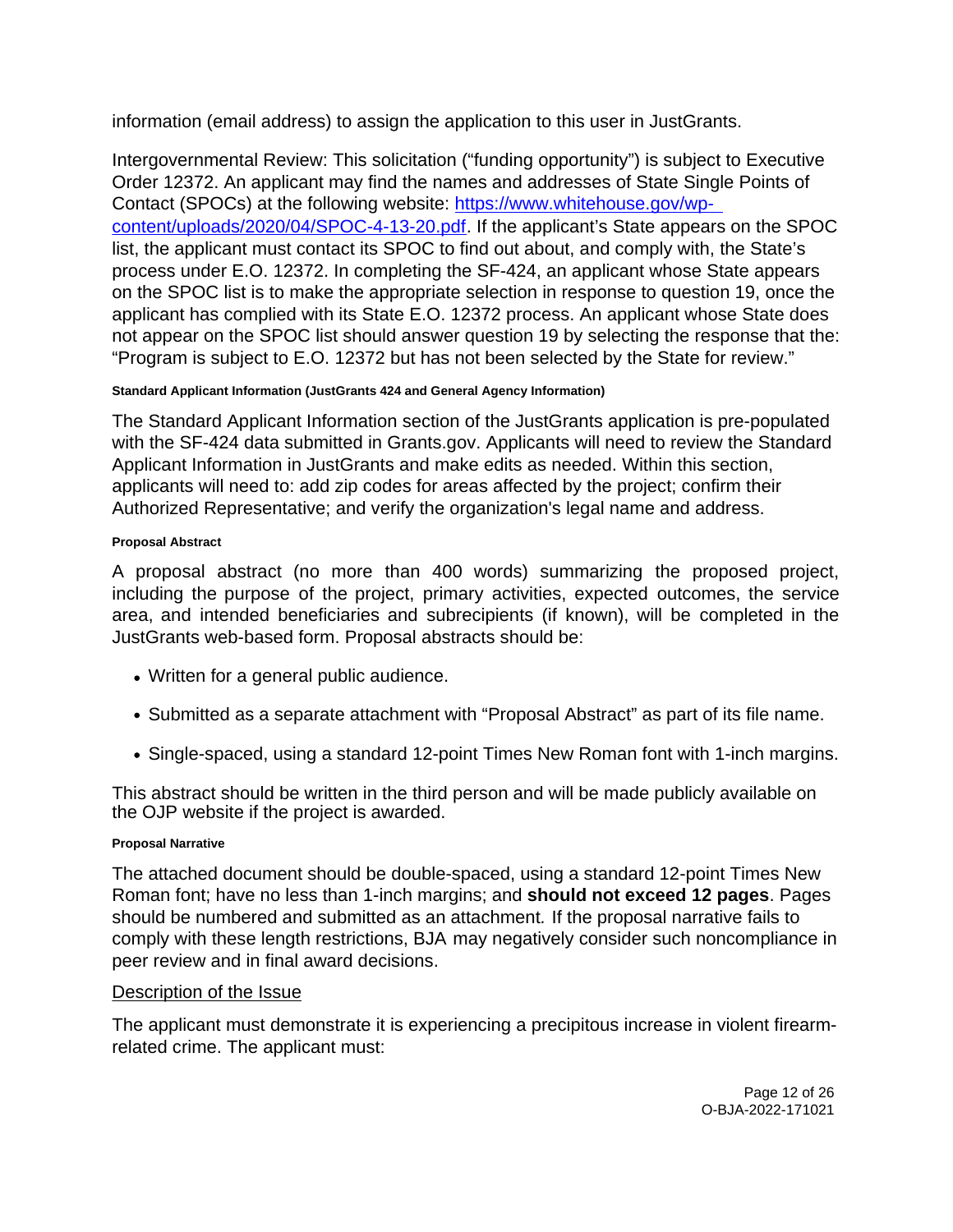- I. Identify a firearm-related violent crime or type(s) of violent crime that has precipitously increased within the jurisdiction.
- II. Identify the period of time during which the relevant category of crime increased.

Provide sources such as statistics, research findings, or other objective evidence, as appropriate, substantiating the claimed increase. The applicant must document both Uniform Crime Report (UCR) and population data. The applicant must describe how its jurisdiction has experienced a precipitous increase in violent crime and the challenges associated with said increase.

## Program Design

The applicant must detail how it will dedicate resources to implement the objective and essential elements of the [CGIC model](https://crimegunintelcenters.org/cgic-concept/) to create a comprehensive approach to addressing violent crime and felonious firearm use in its jurisdiction. Additionally, the applicant must detail how it will implement the deliverables listed in the Program Description section. The applicant should detail how it will work with specific law enforcement entities, probation and parole, crime laboratory, community organizations, and other stakeholder groups within the jurisdiction to ensure new policies and procedures are implemented that ensure the immediate collection, management, and analysis of illegal gun-related evidence, such as shell casings, in real time in an effort to identify shooters, disrupt criminal activity, and prevent future violence.

The applicant should specifically describe how its jurisdiction will meet the following criteria:

- Use a NIBIN machine that would support timely entry of all firearm-related evidence casings and test-fire casings, correlations, lead generation, and lead notification (or if the jurisdiction has a preexisting lab, please refer to it).
- Utilize the ATF NNCTC to review NIBIN entries and determine NIBIN hits, if available. Requests to join NNCTC must be made through the applicant's local ATF field office.
- All CGIC-participating local or tribal law enforcement agencies are expected to detail a task force officer (TFO) to the local ATF field office for assignment to ATF enforcement groups or, if the ATF is the primary CGIC coordinator, directly to the CGIC. The TFO should partner with ATF agents to conduct NIBIN- and eTrace-related investigations, target NIBIN/eTrace offenders, develop and analyze NIBIN/eTrace intelligence, and assist ATF with firearms trafficking and straw purchase investigations.
- Prioritize NIBIN through GunStat.
- Establish an ATF eTrace account(s) to trace recovered crime guns. (If the applicant does not have an existing account, please contact the local ATF field office to establish an account.)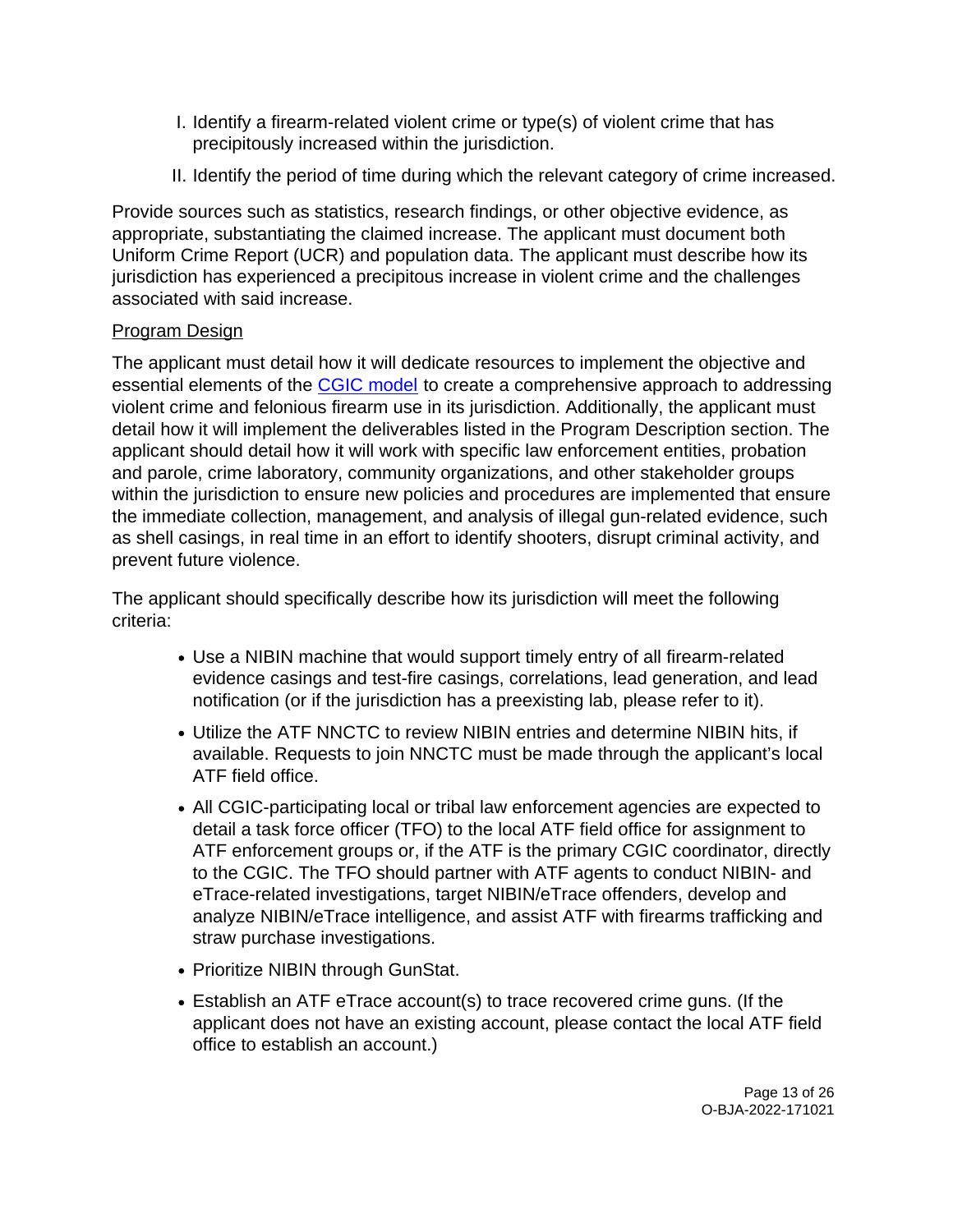- Develop a process for comprehensive crime gun tracing.
- Demonstrate a partnership with the appropriate district attorney's office (or office responsible for prosecuting criminal cases in the proposed CGIC area) and work with ATF to get a commitment from the USAO to strategically accept and prosecute cases coming from the CGIC program. (Letters from these offices indicating their commitment to participate in CGIC will strengthen the application and can be included as attachments.) Also, a reminder that 20 percent of the budget should be focused on prosecution.
- Through an MOU, demonstrate commitment to process firearm evidence with the appropriate crime lab following the required timeframes consistent with the CGIC model.

The applicant must describe specifically how the project will be accomplished by providing the expected objective and the performance measures applicable to this initiative. Include a comprehensive timeline (as an attachment) that identifies milestones, numerically lists deliverables, and identifies who is responsible for each activity.

The application should clearly describe how the CGIC will accomplish the following:

- Comprehensive collection of evidence
	- Evidence from all shooting incidents accepted for entry and correlation.
	- Routine NIBIN entries must be free from fee-for-service restrictions.
	- Policies and procedures must be in place to minimize latent print and DNA demands on routine submittals for NIBIN entry only.
- Timeliness
	- Streamline NIBIN-only cases to allow for lead notifications to be issued within 24–48 hours from evidence submission by using:
		- Evidence intake procedures that minimize the administrative time required for submitting evidence.
		- Technician input of shooting evidence and test fires prior to full firearm examination.
		- Release of unconfirmed NIBIN leads to the CGIC team.
	- Establish the following priority of evidence submissions into NIBIN:
		- 1. Current/recent fired cartridge casing evidence
		- 2. Current/recent test fires of crime guns
		- 3. Backlogged fired cartridge casing evidence
		- 4. Backlogged test fires of crime guns
- Follow-up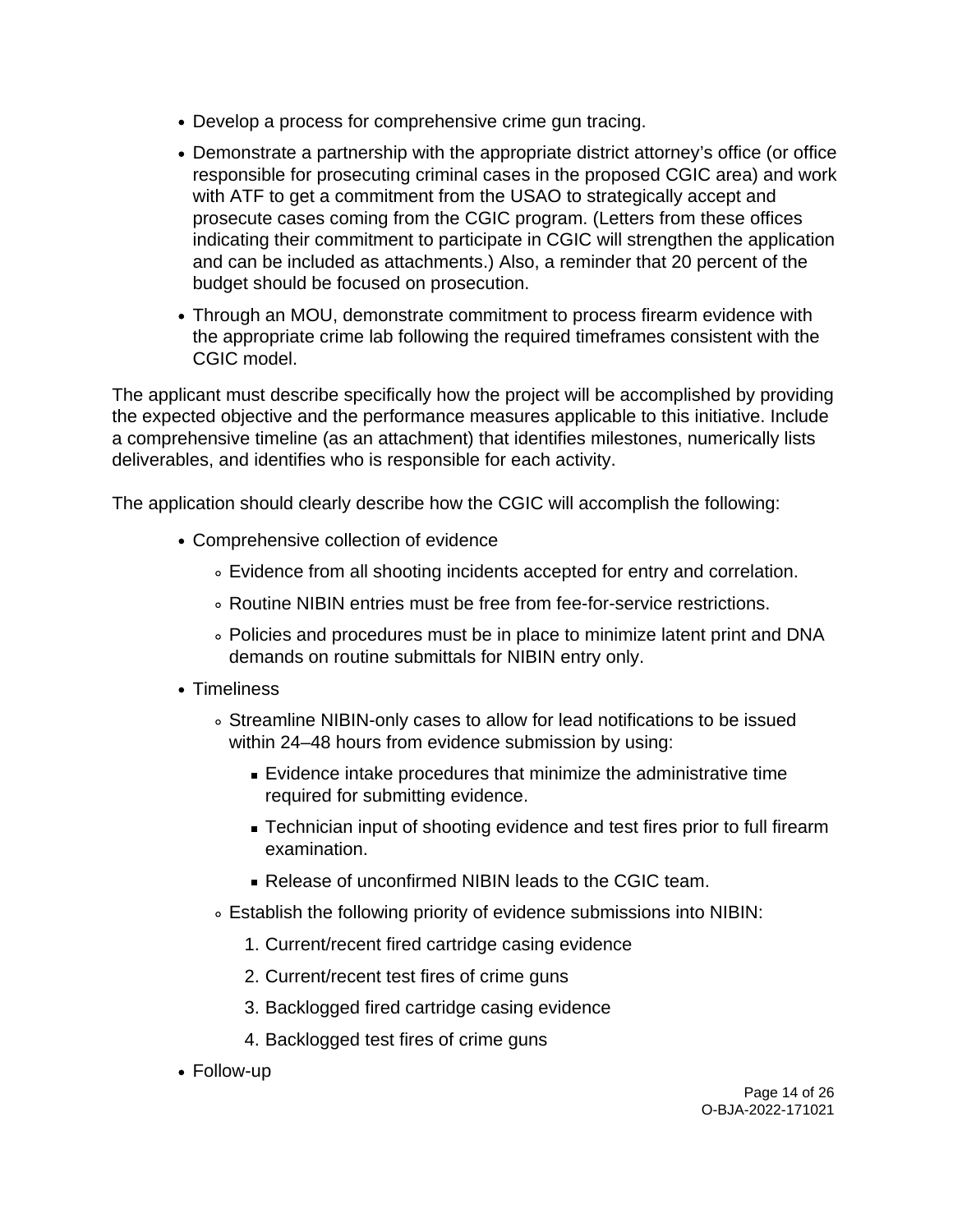- Establish policies and procedures that ensure notifications are effectively disseminated in a timely manner. Ideally, they could be fed to a single liaison who would ensure all interested parties are notified.
- Establish policies and procedures that ensure accountability for follow-up investigations and working with prosecutors.
- Feedback loop
	- Conduct monthly review meetings with stakeholders.
	- Establish a means of feedback to the NIBIN site.
	- Establish a policy requiring successes to be communicated to the NIBIN site for dissemination.

Technological devices, artificial intelligence, predictive analytics, and other data-driven solutions ("Technological Enhancements") are increasingly used to augment crime reduction strategies and efforts. Care must be taken to assess and address any potential harm that could be activated by these solutions to ensure privacy, civil rights, and civil liberties are protected. Applicants proposing to utilize grant funds to support technological enhancements directly or via training and technical assistance may receive priority consideration if their proposal addresses the tenants of digital trust such as:

- How the technology will be carefully implemented through training of personnel and the setting and enforcement of policies governing its use to ensure that it contributes to positive outcomes for public safety, the community and/or the criminal justice system.
- How the applicant will safeguard privacy, civil rights, and civil liberties throughout the duration of the project period.

## Capabilities and Competencies

The applicant must clearly detail the expected or established structure of the collaborative team. Include a list of the key team members and describe the role of each. The applicant should identify the lead agency for this effort and outline its role and the plan for coordination among agencies. The applicant must also designate and discuss the responsibilities of the team lead for this project who will serve as the central point of contact.

The applicant must fully describe its capabilities and competencies to achieve the program objective and deliverables. The applicant must demonstrate capacity to develop and implement new policies and procedures within its jurisdiction and collaborate with various stakeholders from forensic, law enforcement, and community organizations to improve law enforcement's management of, and response to, violent crime involving a firearm.

Describe the level of agency executive support for the project and the nature and extent of involvement by command staff in the project.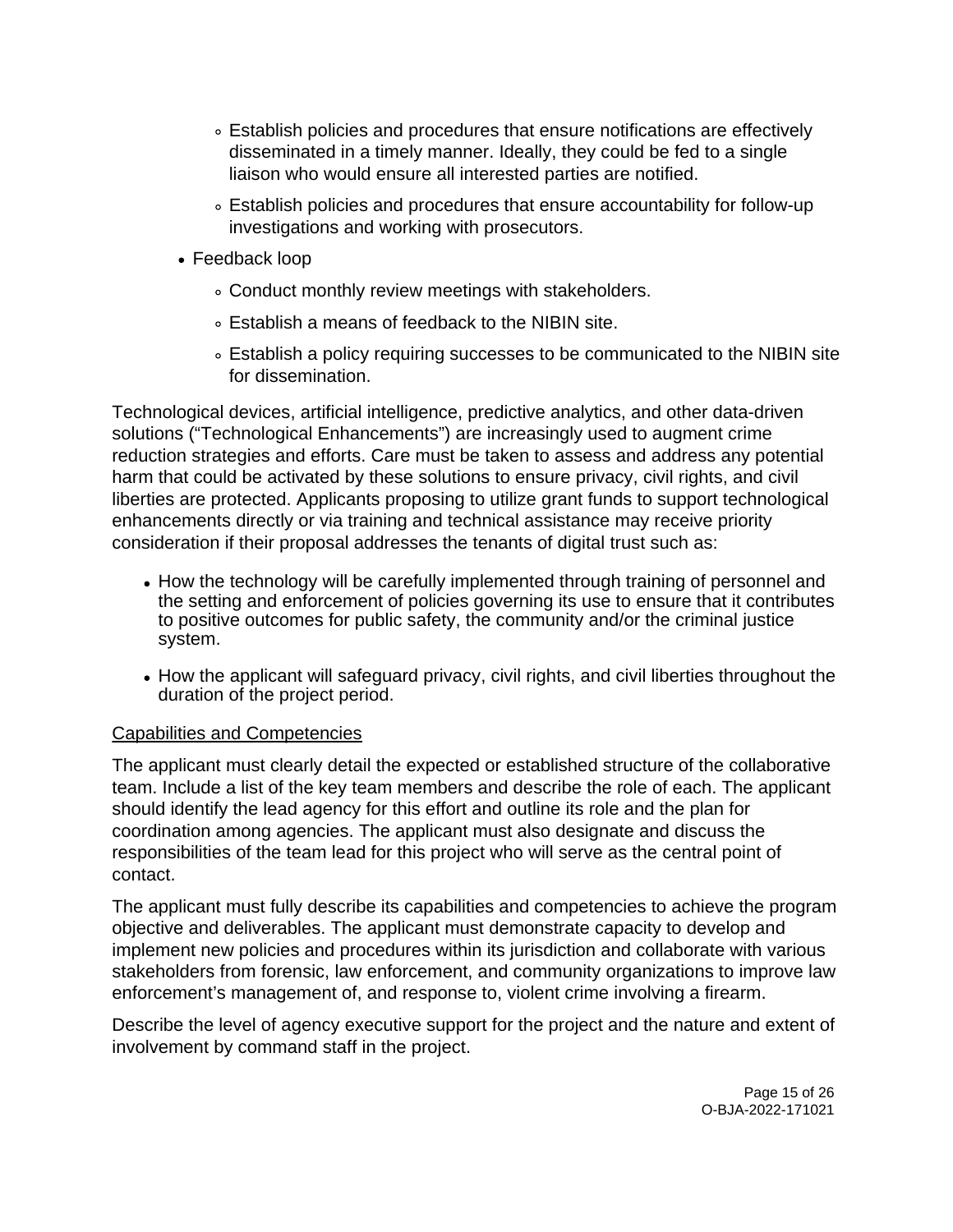<span id="page-15-0"></span>Describe the capabilities and competencies of the individual(s) responsible for tracking the performance measures and overall program accomplishments.

### Plan for Collecting the Data

Describe the process for measuring project performance. Identify who will collect the data, who is responsible for performance measurements, and how the information will be used to guide and evaluate the impact of the project. Describe the process to accurately report data.

### Note: Applicants are **not**

required to submit performance data with the application. Rather, performance measure information is included as an alert that successful applicants will be required to submit performance data as part of each award's reporting requirements.

OJP will require each successful applicant to submit regular performance data that demonstrate the results of the work carried out under the award. The performance data directly relate to the goals, objectives, and deliverables identified in the "Goals, Objectives, and Deliverables" discussion. Applicants can visit OJP's performance measurement page at [www.ojp.gov/performance](https://www.ojp.gov/performance) for an overview of performance measurement activities at OJP.

A list of performance measure questions for this program can be found at: **Local Law** [Enforcement Crime Gun Intelligence Center Integration Initiative \(ojp.gov\).](https://bja.ojp.gov/sites/g/files/xyckuh186/files/media/document/CGIC-Measures.pdf)

BJA will require award recipients to submit performance measures data and performance reports in JustGrants. Further guidance on the post-award submission process will be provided, if selected for an award.

## **Note on Project Evaluations**

An applicant that proposes to use award funds through this solicitation to conduct project evaluations must follow the guidance under "Note on Project Evaluations" in the OJP [Grant Application Resource Guide.](https://www.ojp.gov/funding/apply/ojp-grant-application-resource-guide#project-evaluations)

#### **Goals, Objectives, Deliverables, and Timeline**

Applicants will submit the CGIC goals, objectives, deliverables, and timelines in the JustGrants Web-based form. See the [OJP Grant Application Resource Guide](https://www.ojp.gov/funding/apply/ojp-grant-application-resource-guide) for additional information.

#### **Budget and Associated Documentation**

#### **Budget Worksheet and Budget Narrative (Web-based Form)**

The applicant will complete the JustGrants web-based budget form. See the OJP Grant [Application Resource Guide](https://www.ojp.gov/funding/apply/ojp-grant-application-resource-guide#budget-prep) for additional information.

#### **Indirect Cost Rate Agreement (if applicable)**

Applicants will submit their indirect cost rate agreement by uploading the agreement as an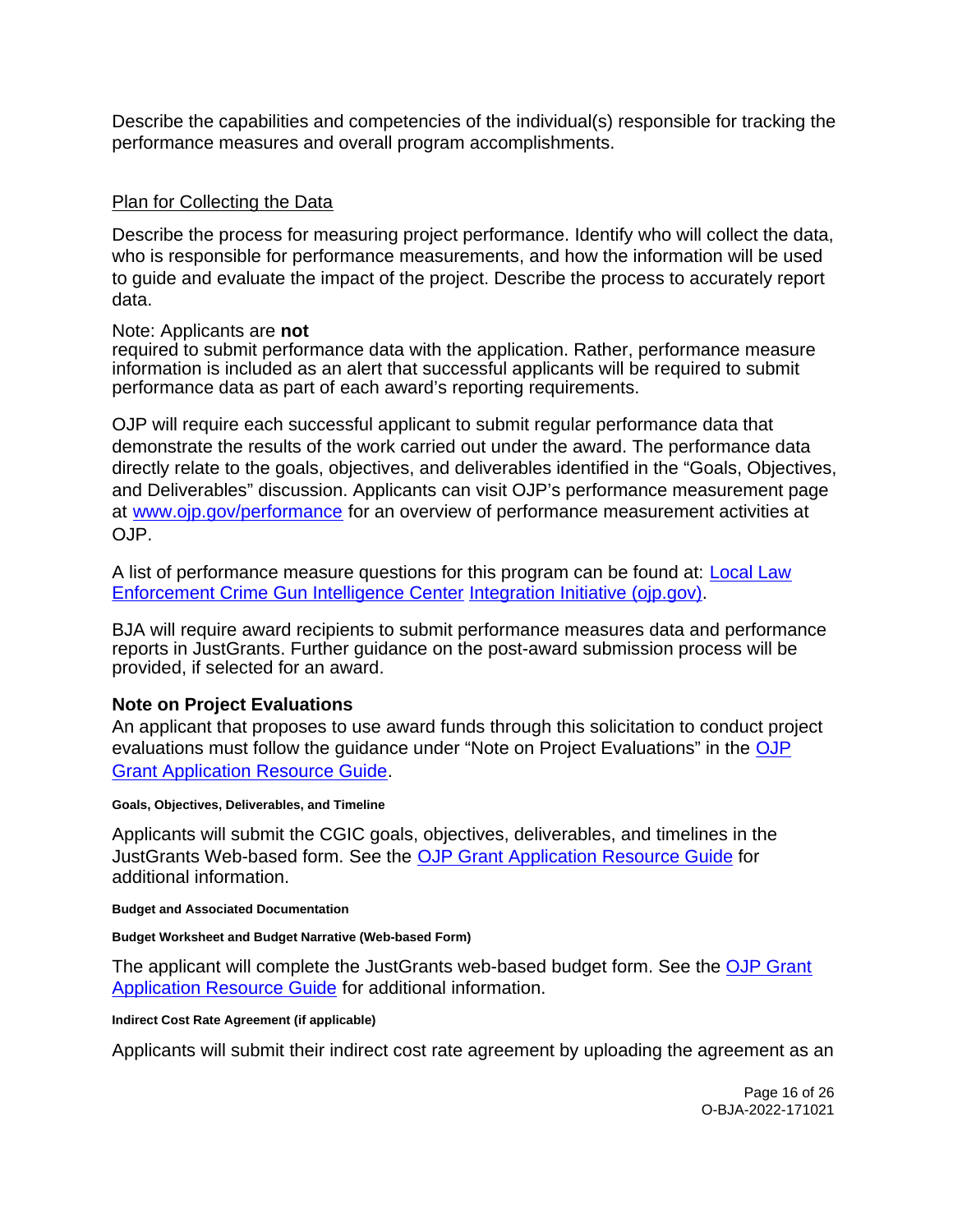<span id="page-16-0"></span>attachment in JustGrants. See the [OJP Grant Application Resource Guide](https://www.ojp.gov/funding/apply/ojp-grant-application-resource-guide#budget-prep) for additional information.

### **Financial Management Questionnaire (including applicant disclosure of high-risk status)**

The applicant will download the questionnaire, complete it, and submit it by uploading it as an attachment in JustGrants. See the [OJP Grant Application Resource Guide](https://www.ojp.gov/funding/apply/ojp-grant-application-resource-guide#fm-internal-controls-questionnaire) for additional information.

### **Disclosure of Process Related to Executive Compensation**

This solicitation expressly modifies the OJP Grant Application Resource Guide by not incorporating its "Disclosure of Process Related to Executive Compensation" provisions. Applicants to this solicitation are not required to provide this disclosure.

### **Additional Application Components**

Applicants will attach the additional requested documentation in JustGrants.

### **Tribal Authorizing Resolution**

An application in response to this solicitation may require inclusion of tribal authorizing documentation as an attachment. If applicable, the applicant will submit the tribal authorizing documentation by uploading it as an attachment in JustGrants. See the [OJP](https://www.ojp.gov/funding/apply/ojp-grant-application-resource-guide#tribal-authorizing-resolution)  [Grant Application Resource Guide f](https://www.ojp.gov/funding/apply/ojp-grant-application-resource-guide#tribal-authorizing-resolution)or information on tribal authorizing resolutions.

#### **Letters of Support**

## **Letter from ATF Field Office**

The letter must outline how the applicant will work with the local ATF field office to expand upon its work and indicate that an MOU between the grantee and ATF will be developed. The applicant will submit the letter by uploading the document as an attachment in JustGrants.

## **Letter from Chief Executive of the Law Enforcement Agency and Partner Agencies**

Attach a letter signed by the chief executive of the applicant law enforcement agency stating their support of the program and including support from the following agencies: local/tribal prosecutor, parole and probation, and the lab director. The applicant will submit the letter by uploading the document as an attachment in JustGrants.

#### **Research and Evaluation Independence and Integrity Statement**

If an application proposes research (including research and development) and/or evaluation, the applicant must demonstrate research/evaluation independence and integrity, including appropriate safeguards, before it may receive award funds. Applicants will submit a description of their research and evaluation independence and integrity by uploading the document as an attachment in JustGrants. For additional information regarding demonstrating research/evaluation independence and integrity, including appropriate safeguards, see the [OJP Grant Application Resource Guide.](https://www.ojp.gov/funding/apply/ojp-grant-application-resource-guide#research-evaluation)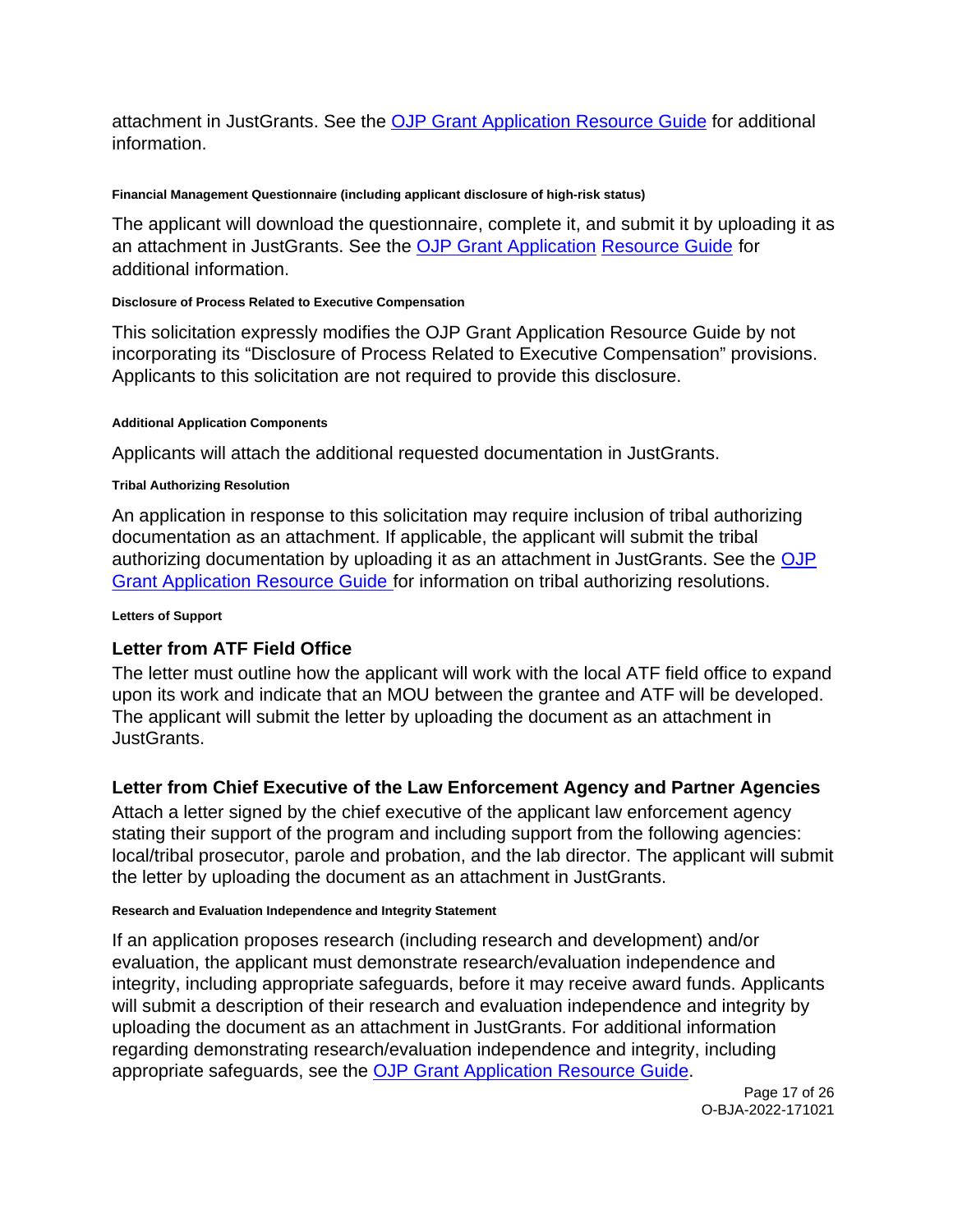#### <span id="page-17-0"></span>**Disclosures and Assurances**

Applicants will complete the following disclosures and assurances.

#### **Disclosure of Lobbying Activities**

Complete and submit the SF-LLL in [Grants.gov.](https://Grants.gov) See the [OJP Grant](https://www.ojp.gov/funding/apply/ojp-grant-application-resource-guide#apply) [Application Resource](https://www.ojp.gov/funding/apply/ojp-grant-application-resource-guide#apply)  [Guide fo](https://www.ojp.gov/funding/apply/ojp-grant-application-resource-guide#apply)r additional information.

#### **DOJ Certified Standard Assurances**

Review and accept the DOJ Certified Standard Assurances in JustGrants See the [OJP](https://www.ojp.gov/funding/apply/ojp-grant-application-resource-guide#administrative)  [Grant Application Resource](https://www.ojp.gov/funding/apply/ojp-grant-application-resource-guide#administrative) [Guide](https://www.ojp.gov/funding/apply/ojp-grant-application-resource-guide#administrative) for additional information.

#### **Applicant Disclosure of Duplication in Cost Items**

Complete the JustGrants web-based Applicant Disclosure of Duplication in Cost Items form. See the [OJP Grant Application Resource Guide f](https://www.ojp.gov/funding/apply/ojp-grant-application-resource-guide#applicant-disclosure-pending-applications)or additional information.

**DOJ Certifications Regarding Lobbying; Debarment, Suspension and Other Responsibility Matters; and Drug-Free Workplace Requirements** 

Review and accept the DOJ Certified Certifications Regarding Lobbying; Debarment, Suspension and Other Responsibility Matters; and Drug-Free Workplace Requirements; Law Enforcement and Community Policing in JustGrants. See [OJP Grant Application](https://www.ojp.gov/funding/apply/ojp-grant-application-resource-guide#administrative)  [Resource Guide](https://www.ojp.gov/funding/apply/ojp-grant-application-resource-guide#administrative) for additional information.

#### **Applicant Disclosure and Justification – DOJ High Risk Grantees (if applicable)**

If applicable, submit the DOJ High Risk Disclosure and Justification as an attachment in JustGrants. A DOJ High Risk Grantee is an award recipient that has received a DOJ High Risk designation based on a documented history of unsatisfactory performance, financial instability, management system or other internal control deficiencies, or noncompliance with award terms and conditions on prior awards, or is otherwise not responsible. See the [OJP Grant Application Resource Guide](https://www.ojp.gov/funding/apply/ojp-grant-application-resource-guide#applicant-disclosure-justification) for additional information

#### **How to Apply**

Step 1: applicant must submit an **SF-424** and an **SF-LLL** in [Grants.gov](https://Grants.gov) at [https://www.grants.gov/web/grants/register.html.](https://www.grants.gov/web/grants/register.html)

Step 2: The applicant must then submit the **full application** including attachments in JustGrants at JustGrants.usdoj.gov.

For additional information, see the "How to Apply" section in the OJP Grant Application [Resource Guide](https://www.ojp.gov/funding/apply/ojp-grant-application-resource-guide#apply) and the [DOJ Application Submission Checklist.](https://justicegrants.usdoj.gov/sites/g/files/xyckuh296/files/media/document/appln-submission-checklist.pdf)

#### **Submission Dates and Time**

The **SF-424** and the **SF-LLL** must be submitted in [Grants.gov](https://Grants.gov) by 8:59 PM ET on May 19, 2022.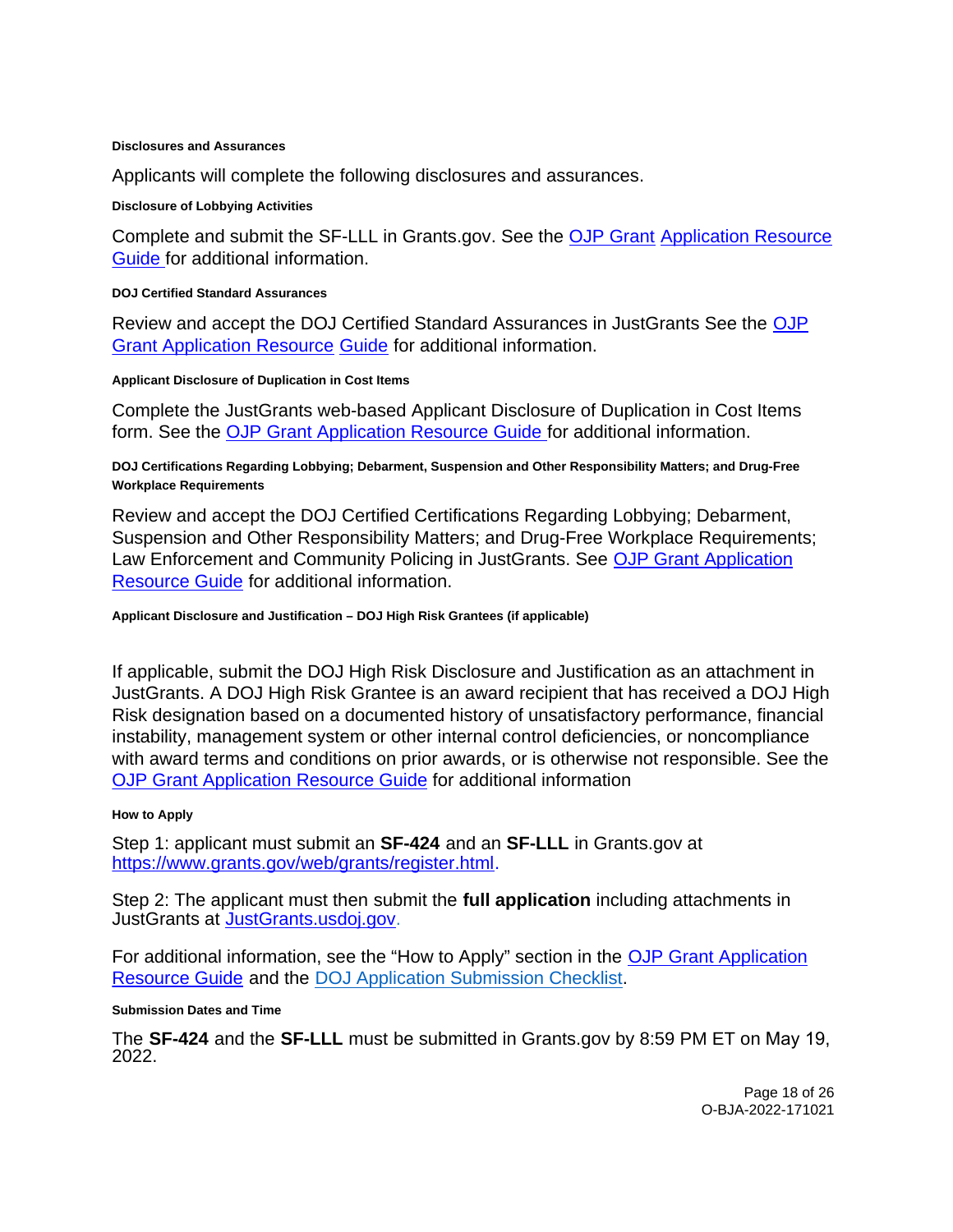(**IMPORTANT:** Please carefully review UEI Transition details under Step 1. of the Submission Information section above).

The **full application** must be submitted in JustGrants by 8:59 PM on May 23, 2022.

OJP urges applicants to submit their [Grants.gov](https://Grants.gov) and JustGrants submissions prior to the due dates to allow sufficient time to correct errors and resubmit by the submission deadlines if a rejection notification is received. To be considered timely, the **full application** must be submitted in JustGrants by the JustGrants application deadline.

## **Experiencing Unforeseen Technical Issues**

An applicant that experiences unforeseen SAM.gov, [Grants.gov,](https://Grants.gov) or JustGrants technical issues beyond its control that prevent application submission by the deadline, must demonstrate all efforts in requesting technical support in order to submit an application by the deadline. Technical support is available via phone and email to the applicable SAM.gov, [Grants.gov,](https://Grants.gov) or JustGrants support centers or service desks in which an applicant received a ticket number for resolution. If an applicant misses a deadline due to unforeseen technical difficulties, the applicant may request a waiver to submit an application after the deadline. **Note: If an applicant does not submit all the required [Grants.gov](https://Grants.gov) forms by the [Grants.gov](https://Grants.gov) deadline, the applicant will not be able to proceed to the JustGrants portion of the application process.** 

An applicant experiencing technical difficulties with the following systems must contact the associated support desk indicated below to report the technical issue and receive a tracking number

- [Grants.gov](https://Grants.gov) contact the Grants.gov Customer Support Hotline
- SAM.gov contact the **SAM Help Desk (Federal Service Desk)**
- JustGrants contact the JustGrants Support Desk at [JustGrants.Support@usdoj.gov](mailto:JustGrants.Support@usdoj.gov) or 833–872–5175

An applicant requesting a waiver to submit a late application must document their request for technical assistance in an email to the OJP Response Center at grants@ncirs.gov **within 24 hours after the application deadline** to request approval to submit its application after the deadline. If an applicant has technical issues with [Grants.gov,](https://Grants.gov) the applicant must contact the [Grants.gov](https://Grants.gov) Customer Support Hotline within 24 hours of the [Grants.gov](https://Grants.gov) deadline to request approval to submit after the deadline. However, waiver requests will not be reviewed until after the JustGrants deadline to allow time for all waivers to be submitted. Waiver requests to submit after the submission deadline must:

Describe the technical difficulties experienced;

Include a timeline of the applicant's submission efforts (e.g., what date and time did the error occur, what date and time was action taken to resolve the issue and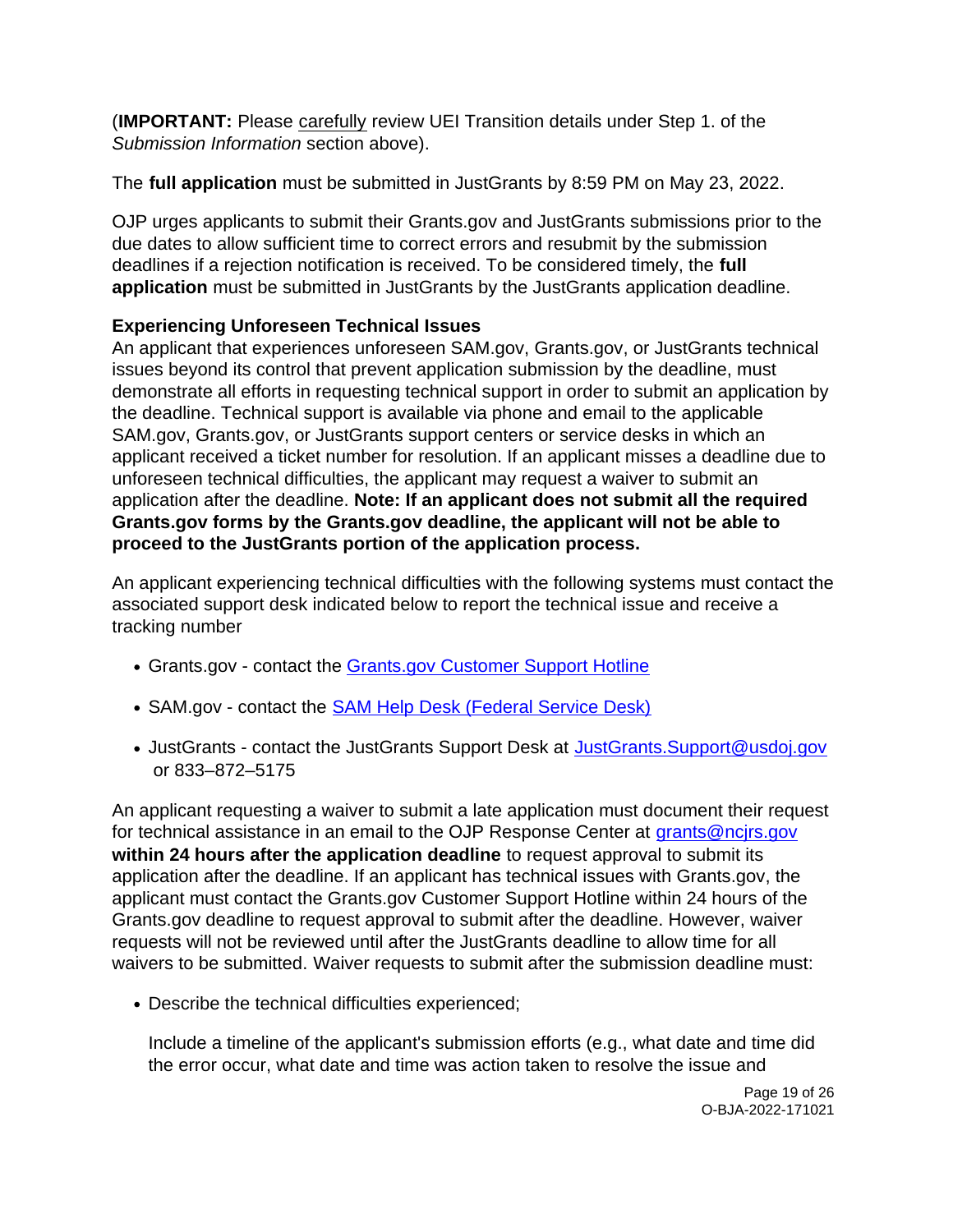<span id="page-19-0"></span>resubmit; and what date and time did support representatives respond)

- Include an attachment(s) of the complete grant application and all required documentation and material; and
- Include the applicant's DUNS number (or Unique Entity Identifier if applying after April 4, 2022), any applicable SAM.gov tracking number(s), [Grants.gov](https://Grants.gov) Help Desk, and JustGrants Support Desk Ticket Numbers.

OJP will review each request for late submission and required supporting documentation and notify the applicant whether the request has been approved or denied. For more details on the waiver process, OJP encourages applicants to review the "Experiencing Unforeseen Technical Issues" section in the [OJP Grant Application Resource Guide](https://www.ojp.gov/funding/apply/ojp-grant-application-resource-guide#experiencing-unforeseen-technical-issues).

### **Application Review Information**

### **Review Criteria**

Applications that meet basic minimum requirements will be evaluated by peer reviewers. Applications will be evaluated on how the proposed project/program addresses the following criteria:

- 1. Statement of the Problem/Description of the Issue (25%) evaluate the applicant's understanding of the program/issue to be addressed.
- 2. Project Design and Implementation (25%) evaluate the adequacy of the proposal, including the goals, objectives, timelines, milestones, and deliverables.
- 3. Capabilities and Competencies (15%) evaluate administrative and technical capacity of the applicant to successfully accomplish the goals and objectives.
- 4. Plan for Collecting the Data Required for this Solicitation's Performance Measures (15%) - evaluate the applicant's understanding of the performance data reporting requirements and the plan for collecting the required data.
- 5. Budget (20%) evaluate for completeness, cost effectiveness, and allowability (e.g., reasonable, allocable, and necessary for project activities).

Other important considerations for BJA include geographic diversity, strategic priorities (specifically including, but not limited to, those priority areas already mentioned) available funding, past performance, a good partnership with ATF, and the extent to which the Budget Worksheet and Budget Narrative (web-based form) accurately explain project costs that are reasonable, necessary, and otherwise allowable under federal law and applicable federal cost principles.

#### **Review Process**

Applications submitted under this solicitation that meet basic minimum requirements, will be evaluated for technical merit by a peer review panel(s) in accordance with OJP peer review policy and procedures using the stated review criteria above.

OJP screens applications to ensure they meet the basic minimum requirements prior to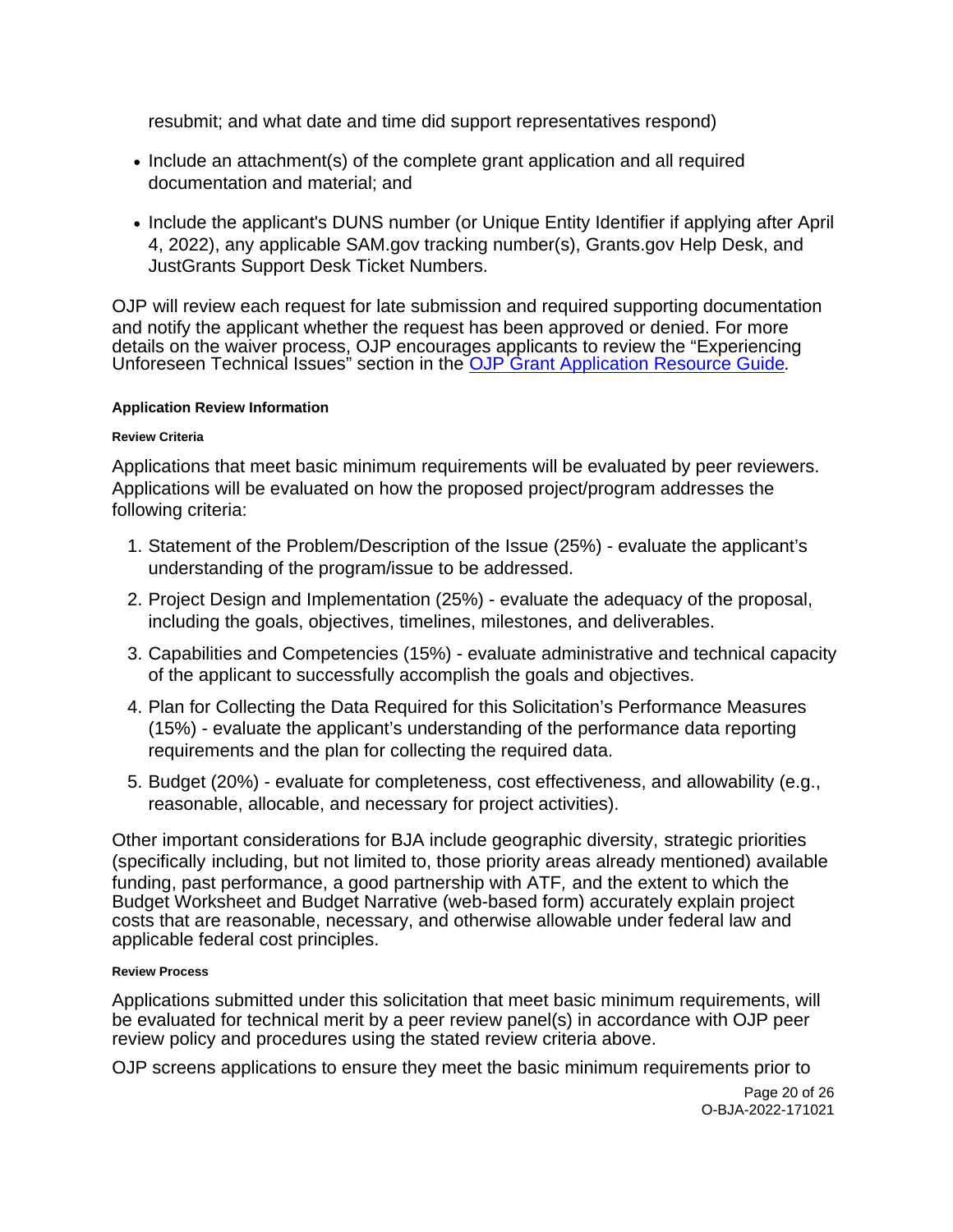<span id="page-20-0"></span>conducting peer review. Although specific requirements may vary, the following are common requirements applicable to all solicitations for funding under OJP programs:

- The application must be submitted by an eligible type of applicant.
- The application must request funding within programmatic funding constraints (if applicable).
- The application must be responsive to the scope of the solicitation.
- The application must include all items necessary to meet the basic minimum requirements.

Pursuant to the Part 200 Uniform Requirements, before award decisions are made, OJP also reviews information related to the degree of risk posed by the applicant. Among other things to help assess whether an applicant that has one or more prior federal awards has a satisfactory record with respect to performance, integrity, and business ethics, OJP checks whether the applicant is listed in SAM as excluded from receiving a federal award.

In addition, if OJP anticipates that an award will exceed \$250,000 in federal funds, OJP also must review and consider any information about the applicant that appears in the nonpublic segment of the integrity and performance system accessible through SAM (currently, the Federal Awardee Performance and Integrity Information System, FAPIIS).

**Important note on FAPIIS**: An applicant, may review and comment on any information about itself that currently appears in FAPIIS and was entered by a federal awarding agency. OJP will consider any such comments by the applicant, in addition to the other information in FAPIIS, in its assessment of the risk posed by the applicant.

Absent explicit statutory authorization or written delegation of authority to the contrary, all final award decisions will be made by the Assistant Attorney General, who may take into account not only peer review ratings and BJA recommendations, but also other factors as indicated in this section.

#### **Federal Award Administration Information**

#### **Federal Award Notices**

See the [OJP Grant Application Resource Guide](https://www.ojp.gov/funding/apply/ojp-grant-application-resource-guide#federal-award-notices) for information on award notifications and instructions.

#### **Administrative, National Policy, and Other Legal Requirements**

If selected for funding, in addition to implementing the funded project consistent with the OJP-approved application, the recipient must comply with all award conditions, and all applicable requirements of federal statutes and regulations (including applicable requirements referred to in the assurances and certifications executed in connection with award acceptance). For additional information on these legal requirements, see the "Administrative, National Policy, and Other Legal Requirements" section in the [OJP Grant](https://www.ojp.gov/funding/apply/ojp-grant-application-resource-guide#administrative)  [Application Resource Guide.](https://www.ojp.gov/funding/apply/ojp-grant-application-resource-guide#administrative)

#### **Information Technology (IT) Security Clauses**

Page 21 of 26 O-BJA-2022-171021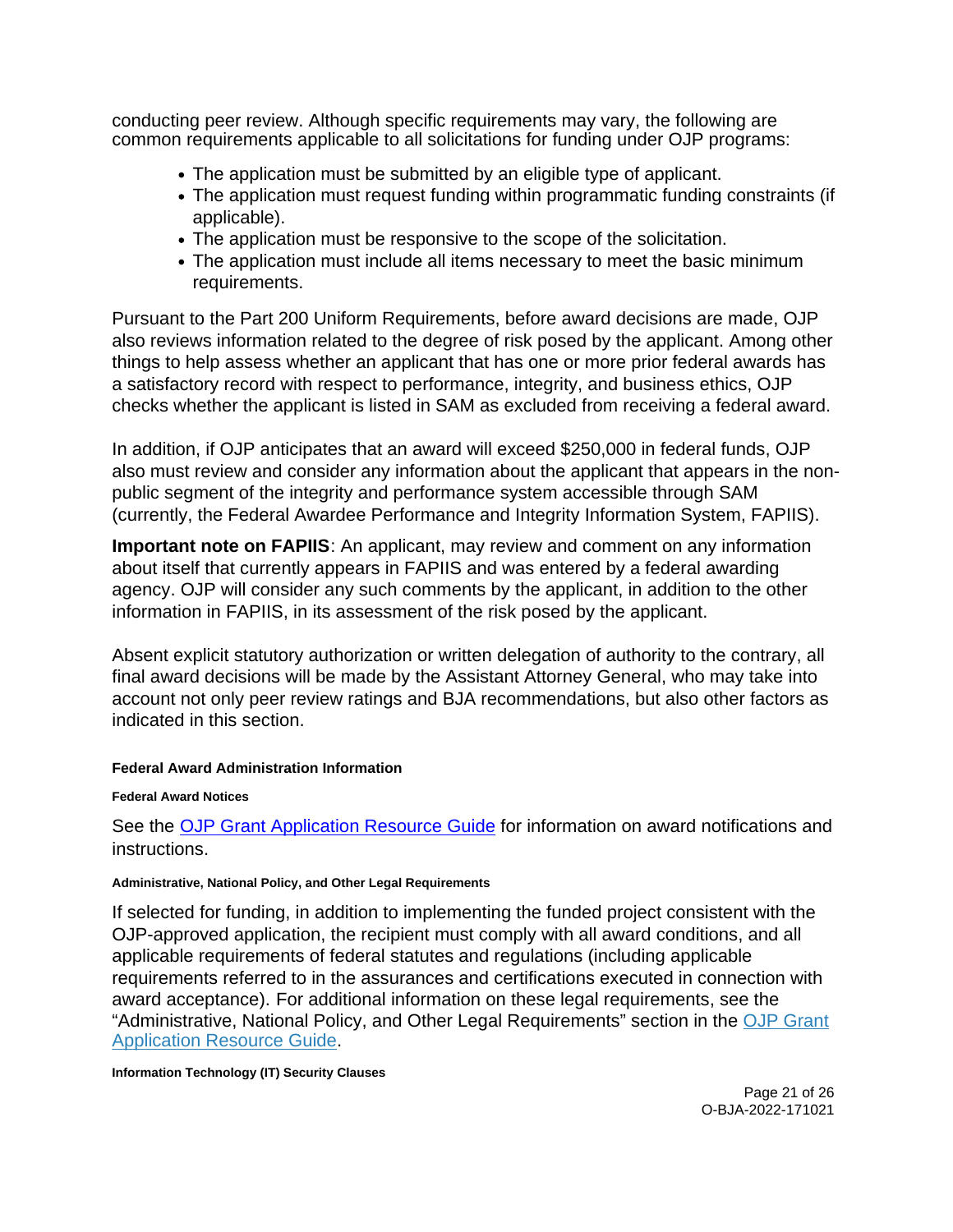<span id="page-21-0"></span>An application in response to this solicitation may require inclusion of information related to information technology security. See the **OJP Grant Application Resource Guide** for information on information technology security.

#### **General Information about Post-Federal Award Reporting Requirements**

In addition to the deliverables described in the Program Description section, any recipient of an award under this solicitation will be required to submit certain reports and data.

Required reports. Recipients typically must submit quarterly financial reports, semi-annual performance reports, final financial and performance reports and, if applicable, an annual audit report in accordance with the Part 200 Uniform Requirements or specific award conditions. Future awards and fund drawdowns may be withheld if reports are delinquent. (In appropriate cases, OJP may require additional reports.)

See the [OJP Grant Application Resource Guide](https://www.ojp.gov/funding/apply/ojp-grant-application-resource-guide#general-information)  for additional information on specific post-award reporting requirements, including performance measures data.

### **Federal Awarding Agency Contact(s)**

For OJP contact(s), see cover page.

For contact information for [Grants.gov](https://Grants.gov) and [JustGrants.gov,](https://JustGrants.gov) see cover page.

#### **Other Information**

**Freedom of Information and Privacy Act (5 U.S.C. 552 and 5 U.S.C. 552a)** 

See the [OJP Grant Application Resource Guide](https://www.ojp.gov/funding/apply/ojp-grant-application-resource-guide#foia) for information on Freedom of Information and Privacy Act (5 U.S.C. 552 and 5 U.S.C. 552a).

#### **Provide Feedback to OJP**

See the [OJP Grant Application Resource Guide](https://www.ojp.gov/funding/apply/ojp-grant-application-resource-guide#feedback) for information on how to provide feedback to OJP.

#### **Performance Measures**

OJP will require each successful applicant to submit regular performance data that demonstrate the results of the work carried out under the award. The performance data directly relate to the goals, objectives, and deliverables identified under "Goals, Objectives, and Deliverables."

Applicants can also visit OJP's performance measurement page at [www.ojp.gov/performance](https://www.ojp.gov/performance) for an overview of performance measurement activities at OJP.

Award recipients will be required to submit performance measures data and performance reports in JustGrants. Further guidance on the post-award submission process will be provided, if selected for an award. A list of performance measure questions for this program can be found at: [Local Law Enforcement Crime Gun Intelligence Center](https://bja.ojp.gov/sites/g/files/xyckuh186/files/media/document/CGIC-Measures.pdf)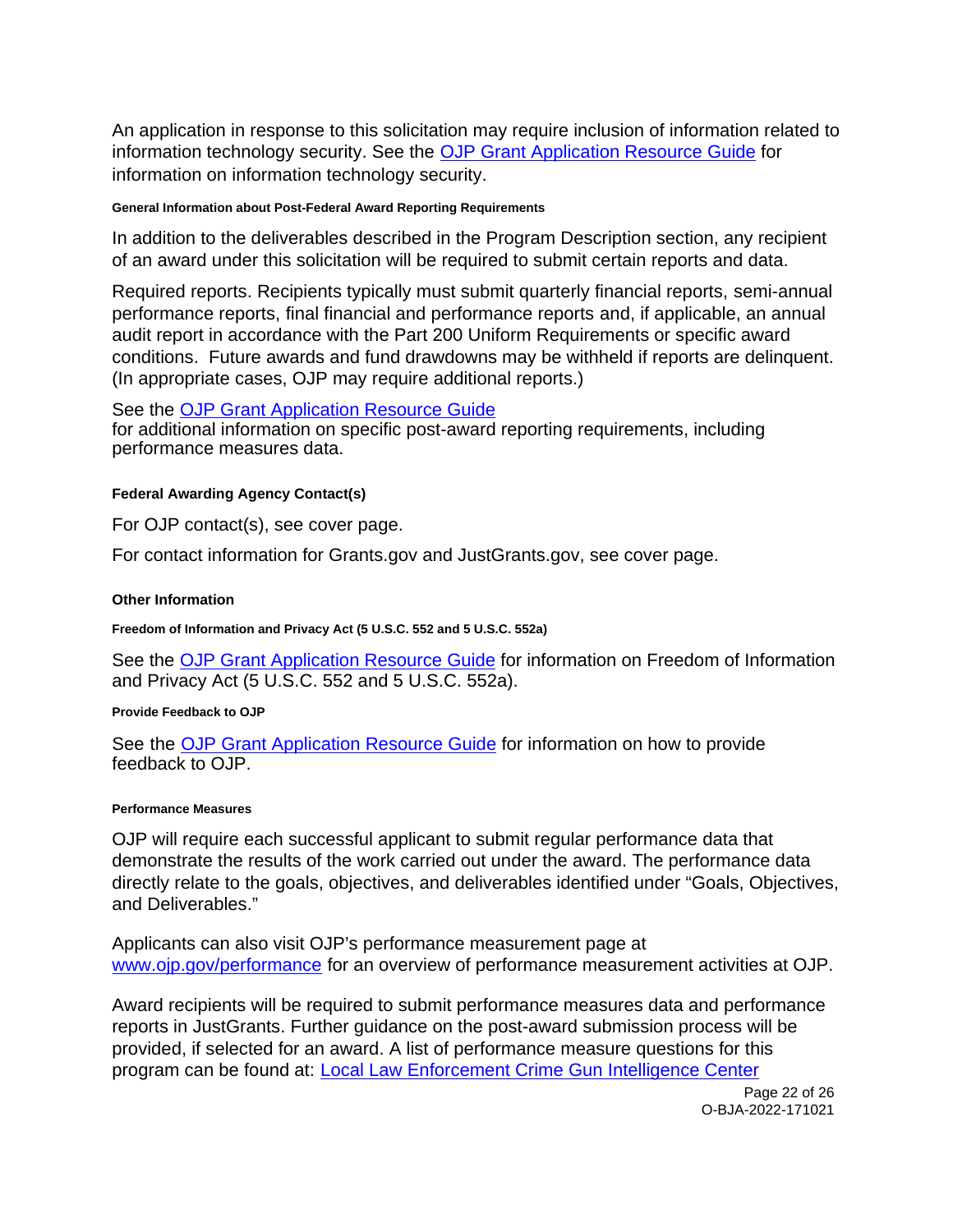<span id="page-22-0"></span>[Integration Initiative \(ojp.gov\).](https://bja.ojp.gov/sites/g/files/xyckuh186/files/media/document/CGIC-Measures.pdf)

**Application Checklist** 

## **Local Law Enforcement Crime Gun Intelligence Center Integration Initiative**

## **Application Checklist**

This application checklist has been created as an aid in developing an application. The [DOJ Application Submission Checklist](https://justicegrants.usdoj.gov/sites/g/files/xyckuh296/files/media/document/appln-submission-checklist.pdf) is another resource.

### **What an Applicant Must Do:**

Prior to Registering in [Grants.gov](https://Grants.gov):

- Confirm your Entity's [System Award Management \(SAM\)](https://sam.gov/SAM/) Registration Information (see [OJP Grant Application Resource Guide\)](https://www.ojp.gov/funding/apply/ojp-grant-application-resource-guide#apply)
- Acquire a SAM Unique Entity Identifier (UEI)
	- If applying before April 4, 2022, obtain or confirm your Data Universal Number System (DUNS) number at [www.dnb.com.](http://www.dnb.com)
	- On April 4, 2022, the Federal government will stop using DUNS and start using the [new SAM UEI](https://justicegrants.usdoj.gov/resources/system-for-award-management#transition-to-unique-entity-id-sam)

To Register with [Grants.gov](https://Grants.gov):

- Acquire AOR and [Grants.gov](https://Grants.gov) username/password (see OJP Grant Application [Resource Guide\)](https://www.ojp.gov/funding/apply/ojp-grant-application-resource-guide#apply)
- Acquire AOR confirmation from the E-Biz POC (see OJP Grant Application Resource [Guide\)](https://www.ojp.gov/funding/apply/ojp-grant-application-resource-guide#apply)

To Find Funding Opportunity:

- Search for the Funding Opportunity on [Grants.gov](https://Grants.gov) using the opportunity number, Assistance Listing or keyword(s)
- Access Funding Opportunity and Application Package (see Step 7 in the OJP Grant [Application Resource Guide\)](https://www.ojp.gov/funding/apply/ojp-grant-application-resource-guide#apply)
- Sign up for [Grants.gov](https://Grants.gov) email [notifications](https://www.grants.gov/web/grants/manage-subscriptions.html) (optional) (see OJP Grant Application [Resource Guide\)](https://www.ojp.gov/funding/apply/ojp-grant-application-resource-guide#apply)
- Read Important Notice: Applying for Grants in Grants.gov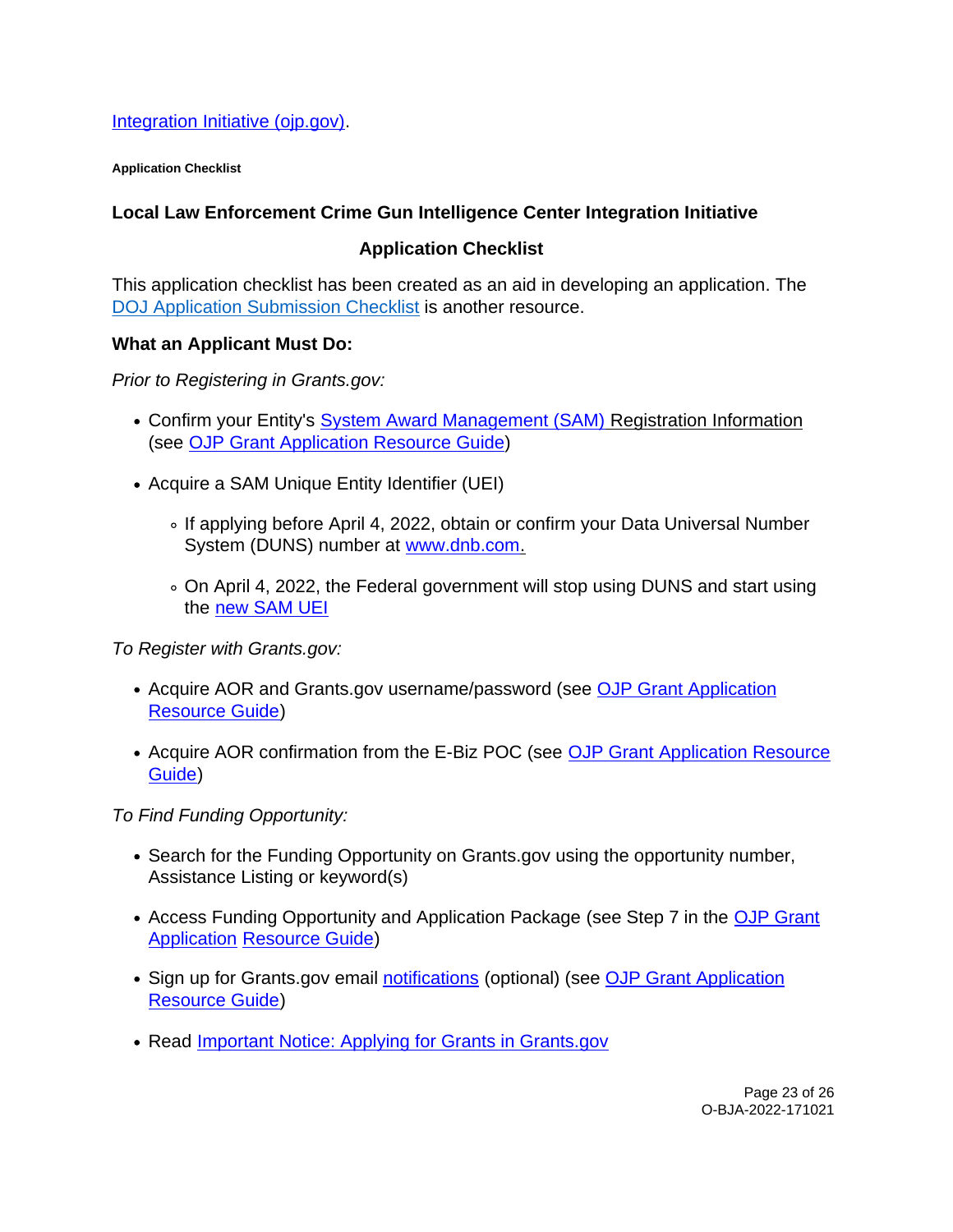• Read OJP policy and quidance on conference approval, planning, reporting available at [ojp.gov/financialguide/DOJ/PostawardRequirements/chapter3.10a.htm](https://ojp.gov/financialguide/DOJ/PostawardRequirements/chapter3.10a.htm) (see [OJP](https://www.ojp.gov/funding/apply/ojp-grant-application-resource-guide#prior-approval)  [Grant Application Resource Guide\)](https://www.ojp.gov/funding/apply/ojp-grant-application-resource-guide#prior-approval)

## Overview of Post-Award Legal Requirements:

• Review the "Overview of Legal Requirements Generally Applicable to OJP Grants and [Cooperative Agreements - FY 2022 Awards"](https://www.ojp.gov/funding/explore/legal-overview-awards) in the [OJP Funding Resource Center.](https://www.ojp.gov/funding/index.htm)

## Scope Requirement:

The federal amount requested is within the allowable limit(s) of \$700,000.

## Eligibility Requirement:

-State, local, and tribal law enforcement agencies -Governmental non-law enforcement agencies -Native American tribal governments (federally recognized)

## **Prepare to submit the Application for Federal Assistance standard form (SF)-424 and Disclosure of Lobbying Activities form (SF-LLL)**

- Review Information to complete the Application for Federal Assistance (SF-424) in [Grants.gov](https://Grants.gov)
- Intergovernmental Review
- Complete Standard Applicant Information (SF-424 information from [Grants.gov\)](https://Grants.gov)
- Submit the **SF-424** and **SF-LLL** in [Grants.gov](https://Grants.gov)

After SF-424 and SF-LLL Submission in [Grants.gov](https://Grants.gov), Receive [Grants.gov](https://Grants.gov) Email Notifications That:

- Submission has been received in [Grants.gov](https://Grants.gov)
- Submission has either been successfully validated or rejected with errors (see OJP [Grant Application Resource Guide\)](https://www.ojp.gov/funding/apply/ojp-grant-application-resource-guide#apply)

If No [Grants.gov](https://Grants.gov) Receipt, and Validation or Error Notifications are Received:

Contact BJA or [Grants.gov](https://Grants.gov) Customer Support Hotline at 800-518-4726, 606-545-5035, [Grants.gov customer support,](https://www.grants.gov/web/grants/support.html) or [support@grants.gov](mailto:support@grants.gov) regarding technical difficulties (see [OJP Grant Application Resource Guide\)](https://www.ojp.gov/funding/apply/ojp-grant-application-resource-guide#apply)

Receive email notification to complete application in JustGrants:

• Proceed to complete application in JustGrants

## **Content of Application Submission:**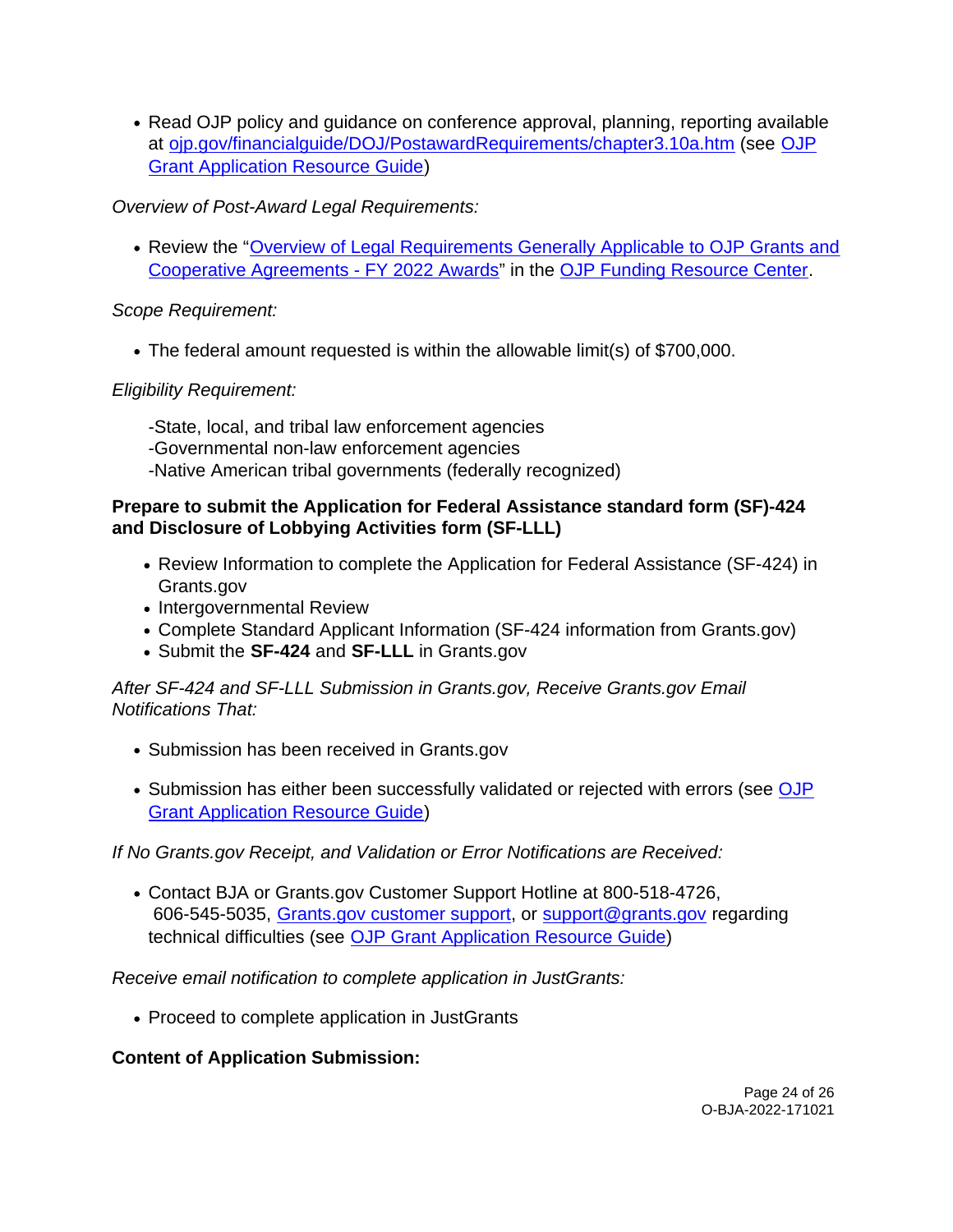The following items are critical application elements required to pass Basic Minimum Requirements review. An application that OJP determines does not include the application elements that must be included in the application submission in order for the application to meet the basic minimum requirements, will neither proceed to peer review, nor receive further consideration.

- **Proposal Abstract**
- **Proposal Narrative**
- **Budget Detail Worksheet and Budget Narrative**

~~~

## **Budget and Associated Documentation**

- Indirect Cost Rate Agreement (if applicable) (see OJP Grant Application Resource [Guide\)](https://www.ojp.gov/funding/apply/ojp-grant-application-resource-guide#indirect-cost)
- Financial Management and System of Internal Controls Questionnaire (see OJP [Grant Application Resource Guide\)](https://www.ojp.gov/funding/apply/ojp-grant-application-resource-guide#fm-internal-controls-questionnaire)
- Disclosure of Process related to Executive Compensation

## **Additional Application Components**

- Research and Evaluation Independence and Integrity (see OJP Grant Application [Resource Guide\)](https://www.ojp.gov/funding/apply/ojp-grant-application-resource-guide#research-evaluation)
- Request and Justification for Employee Compensation; Waiver (if applicable) (see [OJP Grant Application Resource Guide\)](https://www.ojp.gov/funding/apply/ojp-grant-application-resource-guide#limitation-use-award)
- Project Timeline
- Letter from ATF Field Office
- Letter from the Chief Executive of the Law Enforcement Agency and Partner Agencies

## **Disclosures and Assurances**

- [Disclosure of Lobbying Activities \(SF-LLL\)](https://ojp.gov/funding/Apply/Resources/Disclosure.pdf) (see OJP Grant Application Resource [Guide\)](https://www.ojp.gov/funding/apply/ojp-grant-application-resource-guide#apply)
- Applicant Disclosure of Duplication in Cost Items (Pending Applications) (see OJP [Grant Application Resource Guide\)](https://www.ojp.gov/funding/apply/ojp-grant-application-resource-guide#applicant-disclosure-pending-applications)
- DOJ Certified Standard Assurance (see [OJP Grant Application Resource Guide\)](https://www.ojp.gov/funding/apply/ojp-grant-application-resource-guide#administrative)